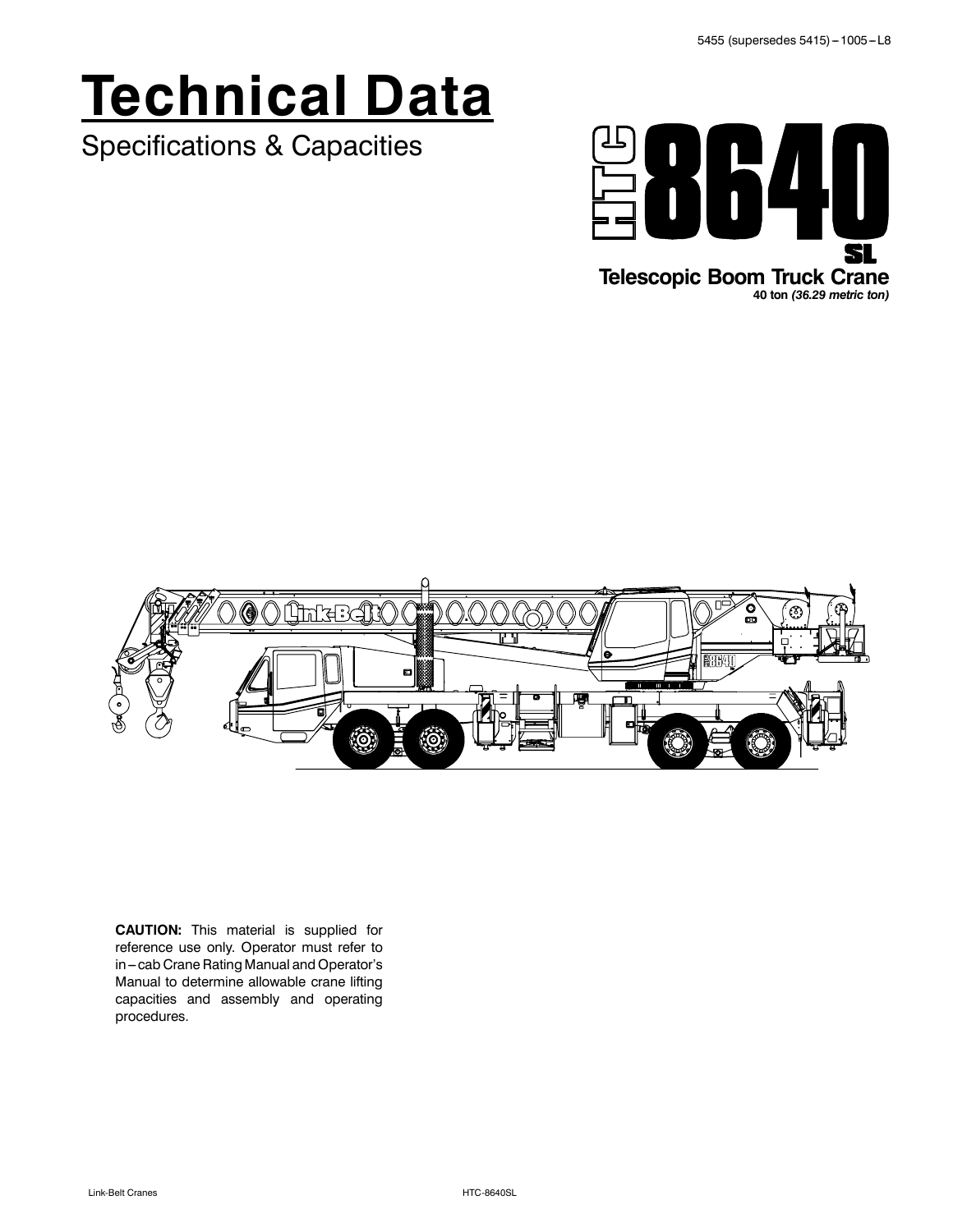5455 (supersedes 5415) - 1005 - L8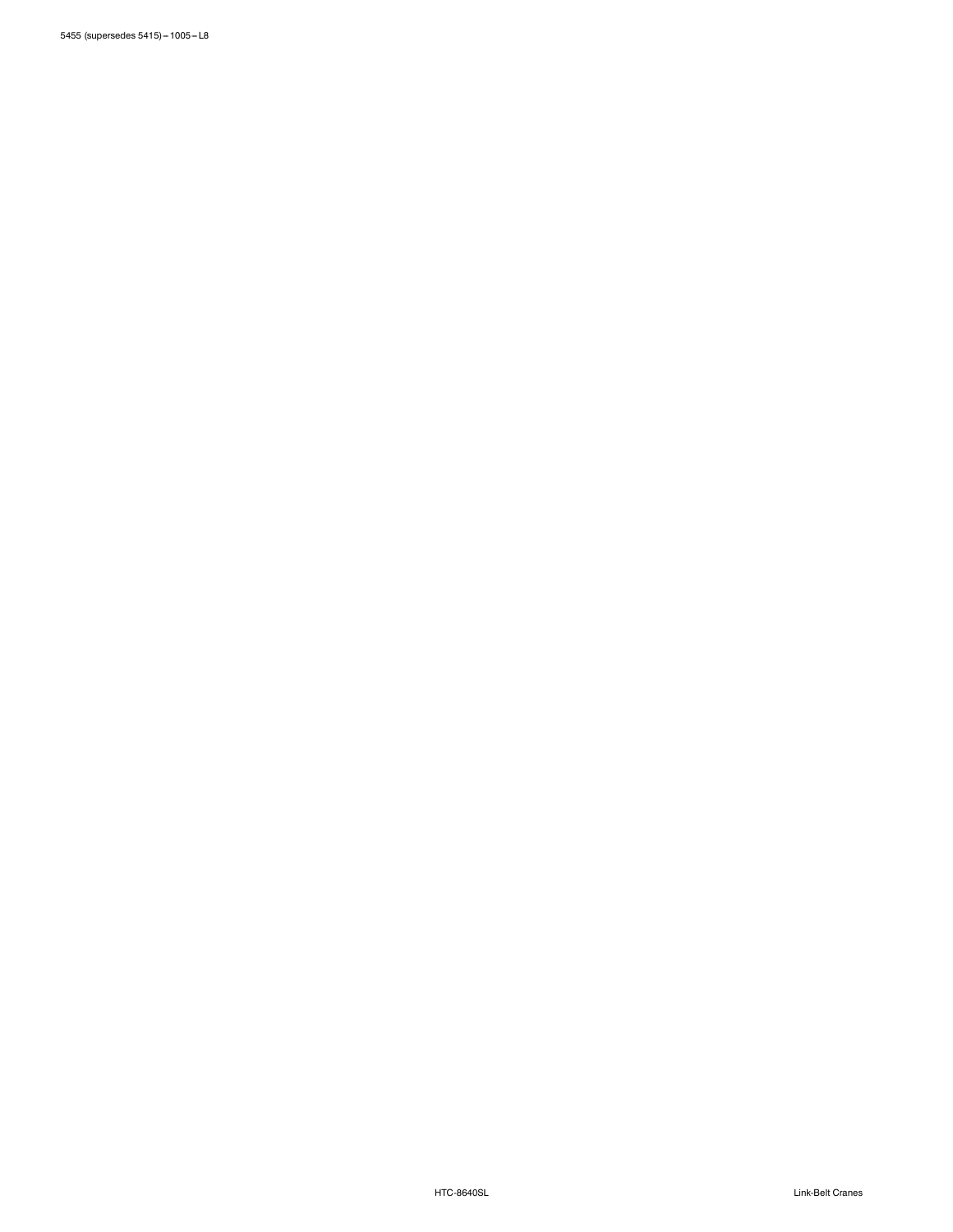# **Table Of Contents**

|                                                                                    | 1              |
|------------------------------------------------------------------------------------|----------------|
|                                                                                    | 1              |
|                                                                                    | 1              |
|                                                                                    | 1              |
|                                                                                    |                |
|                                                                                    | 1              |
|                                                                                    | 1              |
|                                                                                    | 1              |
|                                                                                    | $\overline{c}$ |
|                                                                                    | $\overline{c}$ |
|                                                                                    | 3              |
|                                                                                    | 3              |
|                                                                                    | 3              |
|                                                                                    | 3              |
|                                                                                    | 3              |
|                                                                                    | 4              |
|                                                                                    | 4              |
|                                                                                    | 4              |
|                                                                                    | 4              |
|                                                                                    | 4              |
|                                                                                    | 4              |
|                                                                                    | 4              |
|                                                                                    | 4              |
|                                                                                    | 4              |
|                                                                                    | 4              |
|                                                                                    | 5              |
|                                                                                    | 5              |
|                                                                                    | 5              |
|                                                                                    | 5              |
|                                                                                    | 6              |
|                                                                                    | 6              |
|                                                                                    | 7              |
|                                                                                    | 8              |
|                                                                                    | 9              |
|                                                                                    | 10             |
|                                                                                    | 11             |
|                                                                                    | 12             |
| 4,300 lb Counterweight - Fully Extended Outriggers - 360° Rotation                 | 12             |
| 4,300 lb Counterweight - On Tires - Stationary - Boom Centered Over Rear           | 13             |
| 4,300 lb Counterweight - On Tires - Pick & Carry (1 mph) - Boom Centered Over Rear | 13             |
|                                                                                    | 14             |
| 7,9000 lb Counterweight - Fully Extended Outriggers - 360° Rotation                | 14             |
| 7,900 lb Counterweight - On Tires - Stationary - Boom Centered Over Rear           | 15             |
| 7,900 lb Counterweight - On Tires - Pick & Carry (1 mph) - Boom Centered Over Rear | 15             |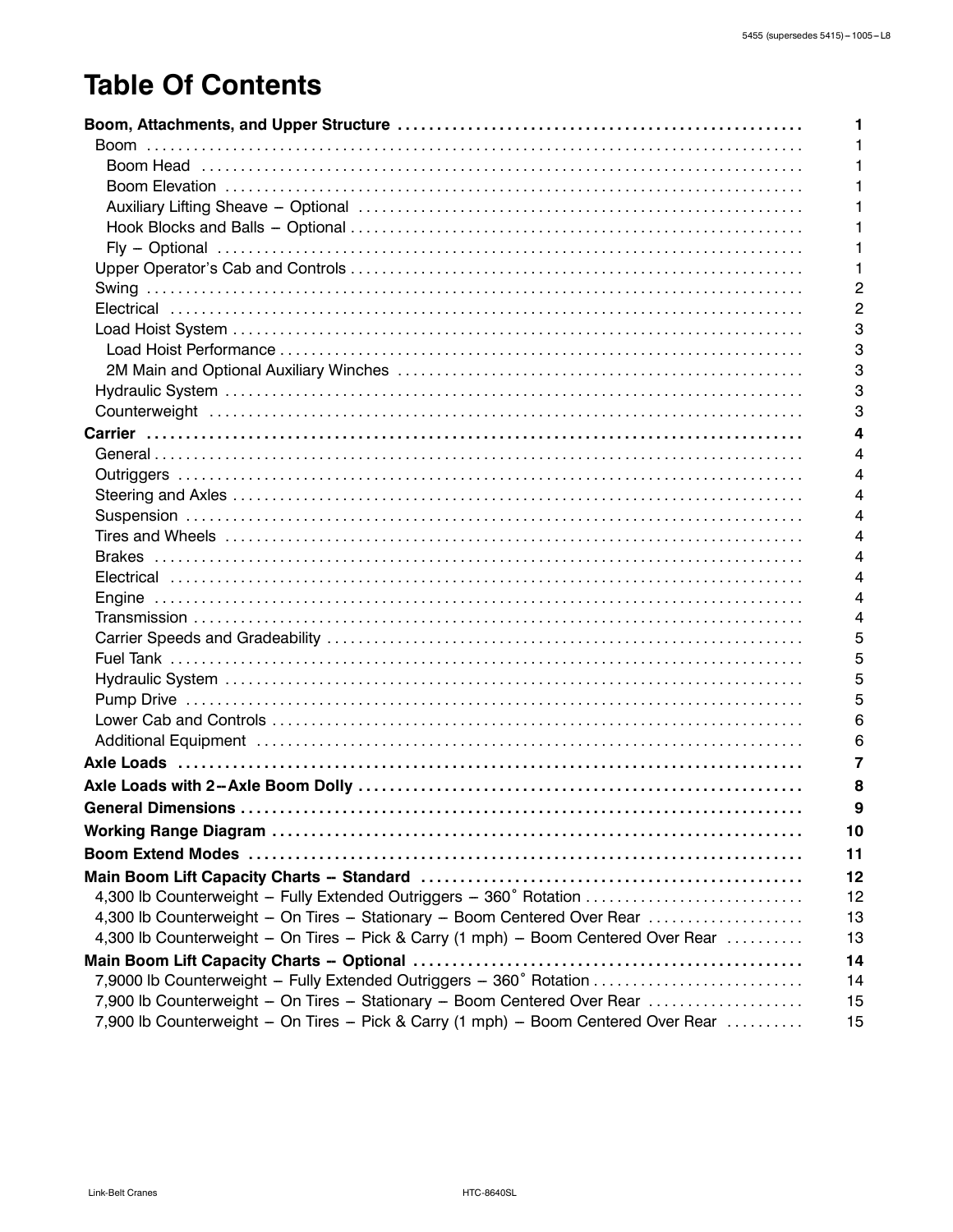|                                                                                     | 16 |
|-------------------------------------------------------------------------------------|----|
| 4,300 lb Counterweight - Fully Extended Outriggers - 360° Rotation                  | 16 |
|                                                                                     | 16 |
|                                                                                     | 16 |
|                                                                                     | 16 |
| 7,900 lb Counterweight - Fully Extended Outriggers - 360° Rotation                  | 17 |
|                                                                                     | 17 |
|                                                                                     | 17 |
|                                                                                     | 17 |
|                                                                                     | 18 |
| 1950kg Counterweight - Fully Extended Outriggers - 360° Rotation                    | 18 |
| 1950kg Counterweight - On Tires - Stationary - Boom Centered Over Rear              | 19 |
| 1950kg Counterweight - On Tires - Pick & Carry (1.6km/h) - Boom Centered Over Rear  | 19 |
| 3583kg Counterweight - Fully Extended Outriggers - 360° Rotation                    | 20 |
| 3 583kg Counterweight - On Tires - Stationary - Boom Centered Over Rear             | 21 |
| 3 583kg Counterweight - On Tires - Pick & Carry (1.6km/h) - Boom Centered Over Rear | 21 |
|                                                                                     | 22 |
| 1950kg Counterweight - Fully Extended Outriggers - 360° Rotation                    | 22 |
|                                                                                     | 22 |
|                                                                                     | 22 |
|                                                                                     | 22 |
| 3583kg Counterweight - Fully Extended Outriggers - 360° Rotation                    | 23 |
|                                                                                     | 23 |
|                                                                                     | 23 |
|                                                                                     | 23 |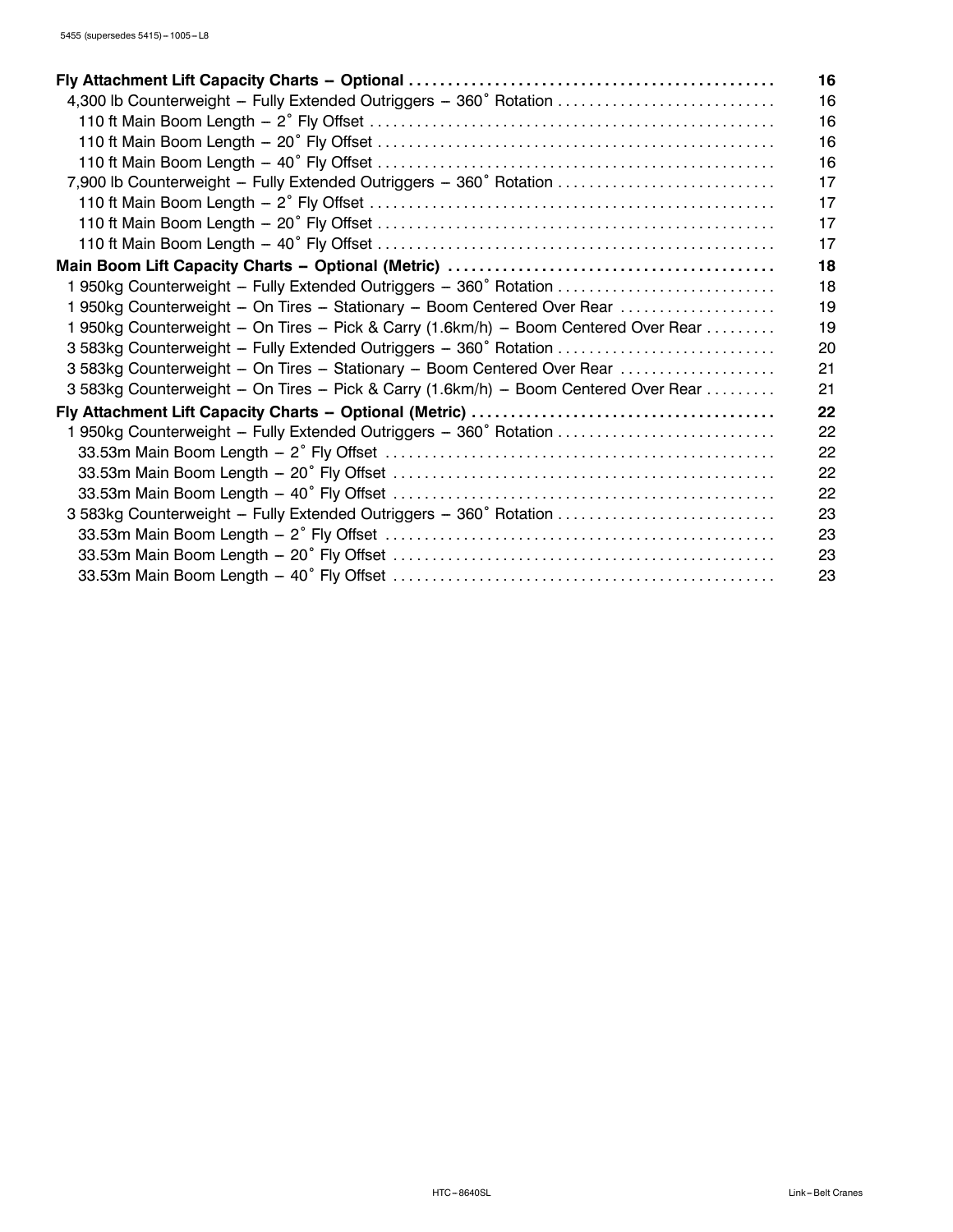# **Boom, Attachments, and Upper Structure**

### J **Boom**

**Design** - Four section, box type construction of high tensile steel consisting of one base section and three telescoping sections. The vertical side plates have diamond shaped impression for superior strength to weight ratio. The first telescoping section extends independently by means of one double-acting, single stage hydraulic cylinder with integrated holding valves. The second and third telescoping sections extend proportionally by means of one double-acting, single stage cylinder with integrated holding valves and cables.

#### **Boom**

- 35.5-110 ft *(10.8-33.5m)* four-section full power boom
- Two mode boom extension: A-max mode provides superior capacities by extending the first telescope section to 60.3 ft *(18.4m)*. Standard mode synchronizes all the telescoping sections proportionally to 110 ft *(33.5m)*. Controlled from operator's cab.
- Mechanical boom angle indicator
- Maximum tip height for A-max mode is 68.8 ft (21.0m) and standard mode is 117.4 ft *(35.8m).*

#### **Boom Head**

- Four 16.5 in (41.9cm) root diameter nylon sheaves to handle up to eight parts of line
- Easily removable wire rope quards
- Rope dead end lugs on each side of the boom head
- Boom head is designed for quick-reeve of the hook block

#### **Boom Elevation**

- One double acting hydraulic cylinder with integral holding valve
- $\bullet$  Boom elevation:  $-3°$  to 78 $^\circ$

#### **Auxiliary Lifting Sheave - Optional**

- Single 16.5 in (41.9m) root diameter nylon sheave
- Easily removable wire rope guards
- Does not affect erection of the fly or use of the main head sheaves

#### **Hook Blocks and Balls - Optional**

- 25 ton (22.7mt) 3 sheave quick-reeve hook block with safety latch
- 40 ton (36.3mt) 4 sheave quick-reeve hook block with safety latch
- 8.5 ton (7.7mt) swivel and non-swivel hook balls with safety latch

#### **Fly - Optional**

- 28.5 ft (8.7m) one piece lattice fly, stowable, offsettable to 2\_, 20\_, and 40\_. Maximum tip height is 144.8 ft *(44.1m)*.
- $\cdot$  28.5-51 ft  $(8.7-15.5m)$  two piece bi-fold lattice fly, stowable, offsettable to  $2^\circ$ , 20 $^\circ$  and 40 $^\circ$ . Maximum tip height is 166.9 ft *(50.9m).*

# **H** Upper Operator's Cab and Controls

**Environmental Cab** - Fully enclosed, one person cab of galvaneal steel structure with acoustical insulation. Equipped with:

- Tinted and tempered glass windows
- Extra-large fixed front window with windshield wiper and washer
- Swing up roof window with windshield wiper
- Sliding left side door with large fixed window
- Sliding rear and right side windows for ventilation
- Six way adjustable, cushioned seat with seat belt and storage compartment
- Engine dependent warm-water heater with air ducts for front windshield defroster and cab floor
- Defroster fan for the front window
- Bubble level
- Circulating fan
- Adjustable sun visor
- Dome light
- Cup holder
- Fire extinguisher
- Left side viewing mirror
- Pull-out cabwalk
- Two position travel swing lock

Air Conditioning - Optional - Integral with cab heating system utilizing the same ventilation outlets

**Armrest Controls** - Two dual axis hydraulic joystick controllers or optional single axis hydraulic controllers for:

- Swing
- Boom hoist
- Main rear winch
- $\bullet$  Auxiliary front winch  $-$  optional
- Drum rotation indication
- Drum rotation indicator activation switch
- Winch high/low speed and disable switch(es)
- $\bullet$  Third wrap selector switch  $-$  optional
- Telescopic override switch
- Warning horn button
- Swing park brake switch

**Outrigger Controls** - Hand held control box with umbilical cord gives the operator the freedom to view operation while setting the outriggers.

**Drive and Steer Controls - Optional** - Hand held control box with umbilical cord gives the operator the ability to drive and steer the crane at low speed from the operator's cab.

#### **Foot Controls**

- Boom telescope
- Swing brake
- Engine throttle
- Carrier service brake -- optional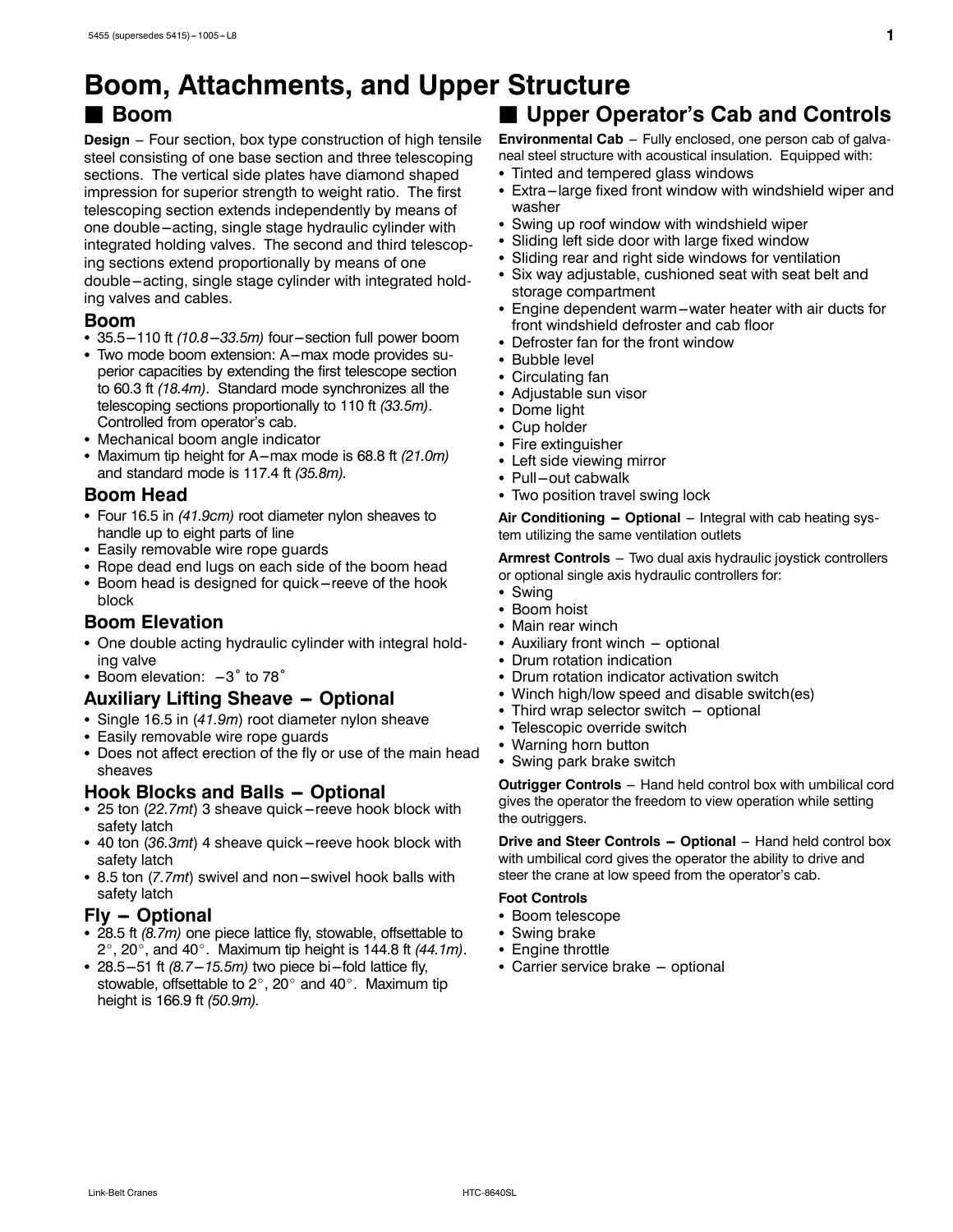#### **Right Front Console - Controls and indicators for:**

- Engine ignition Heating controls
- Engine throttle lock Two position house lock<br>• Pump enable Bubble level
- $\bullet$  Pump enable
- 
- Function disable 12 volt power connection<br>• Front windshield wiper Carrier park brake option and washer **Start Conditioning --**- optional
- 
- 
- Cab floodlights Boom floodlight --- optional

 $\bullet$  Carrier park brake  $-$  optional

• Warning horn • Console dimmer switch

**Cab Instrumentation** - Ergonomically positioned, analog instrumentation for crane operation including:

- Check and stop engine indicators
- Engine coolant temperature with warning indicator
- Hydraulic oil temperature with warning indicator
- Low air pressure warning indicator
- Fuel level
- Tachometer

**Rated Capacity Limiter** - Microguard graphic audio - visual warning system integrated into the dash with anti-two block and function limiter. Operating data available includes:

- Crane configuration
- Boom length and angle
- Boom head height
- Allowed load and % of allowed load
- Boom angle
- $\cdot$  Radius of load
- Actual load
- Operator settable alarms (include):
	- Maximum and minimum boom angles
	- Maximum and minimum tip height
	- Maximum boom length
	- Left/right swing positions
	- Operator defined area (imaginary plane)

**Internal RCL Light Bar - Optional** - Visually informs the operator when crane is approaching maximum load capacity with a series of green, yellow, and red lights.

**External RCL Light Bar - Optional** - Visually informs the ground crew when crane is approaching maximum load capacity with a series of green, yellow, and red lights.

#### J **Swing**

**Motor/Planetary** - Bi-directional hydraulic swing motor mounted to a planetary reducer for 360˚ continuous smooth swing at 2.5 rpm.

**Swing Park Brake** - 360°, electric over hydraulic, (spring applied/hydraulic released) multi-disc brake mounted on the speed reducer. Operated by a switch from the operator's cab.

**Swing Brake** - 360°, foot operated, hydraulic applied disc brake mounted to the speed reducer.

**Swing Lock** - Two-position swing lock (boom over front or rear) operated from the operator's cab.

**360° Positive Swing Lock - Optional** - Meets New York City requirement.

### **■ Electrical**

**Swing Alarm** - Audio warning device signals when the upper is swinging.

#### **Lights**

- Two working lights on front of the cab
- $\bullet$  One rotating amber beacon on top of the cab  $-$  optional
- One amber strobe beacon on top of the cab optional
- $\bullet$  Boom floodlight  $-$  optional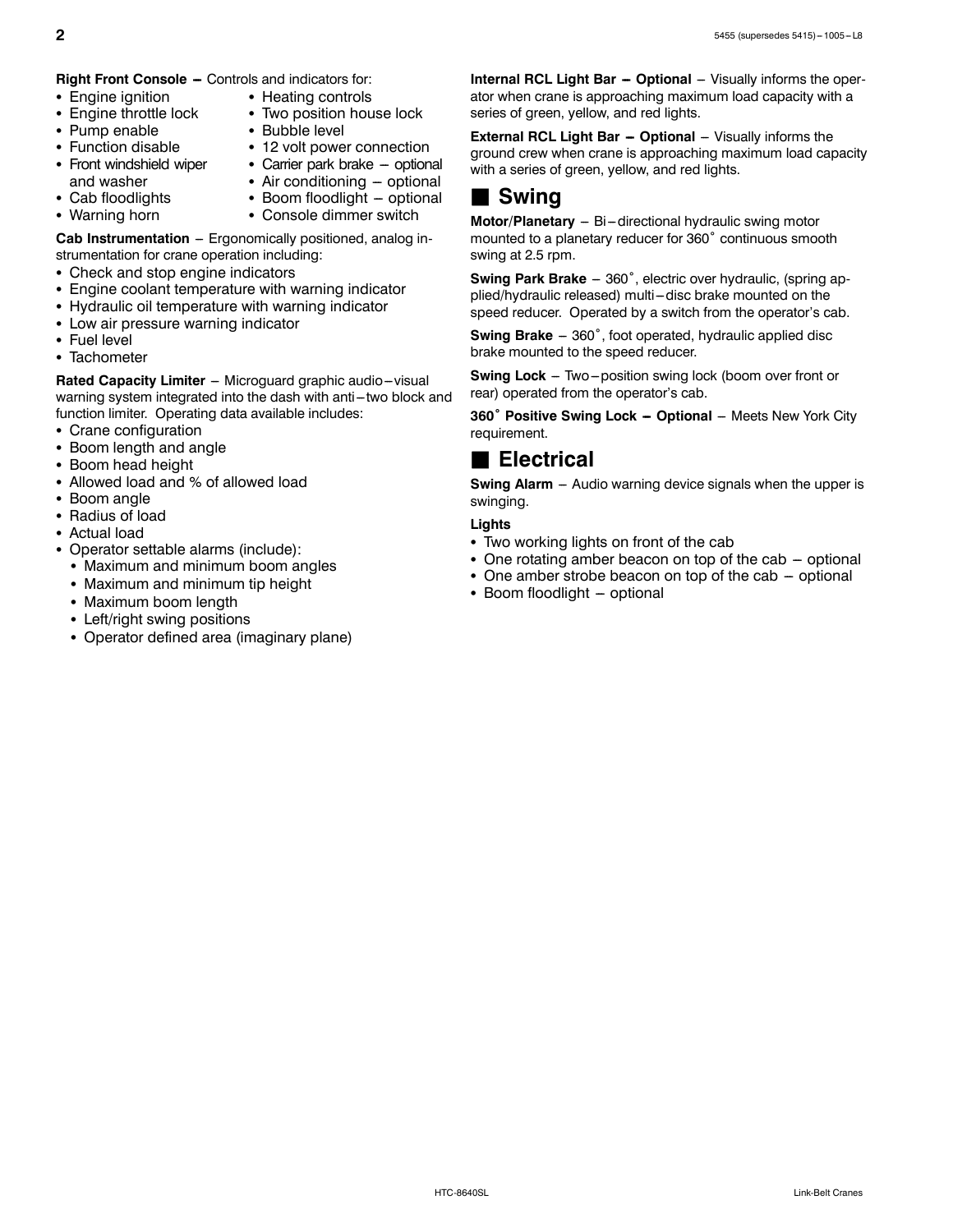#### ■ Load Hoist System **Load Hoist Performance**

|                   | Main (Rear) and Auxiliary (Front) Winches - 5/8 in (16mm) Rope |                          |  |                 |                          |       |                                                        |                                                        |     |                                           |        |           |  |  |
|-------------------|----------------------------------------------------------------|--------------------------|--|-----------------|--------------------------|-------|--------------------------------------------------------|--------------------------------------------------------|-----|-------------------------------------------|--------|-----------|--|--|
|                   |                                                                | <b>Maximum Line Pull</b> |  |                 | <b>Normal Line Speed</b> |       |                                                        | <b>High Line Speed</b><br>Layer                        |     |                                           | Total  |           |  |  |
| Layer             | lb                                                             | kg                       |  |                 | ft/min                   | m/min | ft/min                                                 | m/min                                                  | ft  | m                                         | ft     | m         |  |  |
|                   | 15,519                                                         | 7 039.3                  |  |                 | 163                      | 49.7  | 327                                                    | 99.7                                                   | 97  | 29.6                                      | 97     | 29.6      |  |  |
| $\mathfrak{p}$    | 14.037                                                         | 6 3 6 7.1                |  | 181             |                          | 55.2  | 361                                                    | 110.0                                                  | 108 | 32.6                                      | 205    | 62.5      |  |  |
| 3                 | 12.814                                                         | 5812.3                   |  |                 | 198                      | 60.4  | 396                                                    | 120.7                                                  | 117 | 36.0                                      | 322    | 98.1      |  |  |
| $\overline{4}$    | 11,787                                                         | 5 346.5                  |  | 215             |                          | 65.5  | 460                                                    | 131.1                                                  | 128 | 39.0                                      | 450    | 137.2     |  |  |
| 5                 | 10.912                                                         | 4949.6                   |  | 232             |                          | 70.7  | 465                                                    | 141.7                                                  | 139 | 42.1                                      | 589    | 179.5     |  |  |
| 6                 | 10,158                                                         | 4 607.6                  |  | 250             |                          | 76.2  | 499                                                    | 152.1                                                  | 148 | 45.1                                      | 737    | 224.6     |  |  |
|                   | <b>Wire Rope Application</b>                                   |                          |  | <b>Diameter</b> |                          |       |                                                        | <b>Type</b>                                            |     | <b>Maximum</b><br><b>Permissible Load</b> |        |           |  |  |
|                   |                                                                |                          |  | in              | mm                       |       |                                                        |                                                        |     |                                           | lb     | kg        |  |  |
| Main (Rear) Winch |                                                                | Standard                 |  | 5/8             | 16                       |       |                                                        | 6x19 IWRC - right regular lay (Type DB)                |     |                                           | 11.770 | 5 338.8   |  |  |
|                   |                                                                | Optional                 |  | 5/8             | 16                       |       | 18x19 rotation resistant - right regular lay (Type RB) |                                                        |     |                                           |        | 4 1 1 8.6 |  |  |
| Auxiliary (Front) |                                                                | Standard                 |  | 5/8             | 16                       |       |                                                        | 6x19 IWRC - right regular lay (Type DB)                |     |                                           | 11.770 | 5 338.8   |  |  |
| Winch             | Optional                                                       |                          |  | 5/8             | 16                       |       |                                                        | 18x19 rotation resistant - right regular lay (Type RB) |     |                                           | 9.080  | 4 1 1 8.6 |  |  |

#### **2M Main and Optional Auxiliary Winches**

- Axial piston, full and half displacement (2-speed) motors driven through planetary reduction unit for positive control under all load conditions.
- Grooved lagging
- Power up/down mode of operation
- $\bullet$  Hoist drum cable follower  $-$  optional
- Drum rotation indicator
- S Drum diameter: 10.63 in (*27.0cm*)
- Rope length:
	- Main: 550 ft (167.6m)
	- S Auxiliary: 450 ft (*137.2m*) or 550 ft (*167.6m*)
- Terminator style socket and wedge

**Third wrap indicator - optional** - Visually and audibly warns the operator when the wire rope is on the first/bottom layer and when the wire rope is down to the last three wraps.

# ■ Hydraulic System

**Counterbalance Valves** - All hoist motors, boom extend cylinders, and boom hoist cylinder are equipped with counterbalance valves to provide load lowering and to prevent accidental load drop if hydraulic power is suddenly reduced.

**Hydraulic Oil Cooler** - Carrier mounted cooler removes heat from the hydraulic oil. Cooler is integral to the engine radiator/ charge air cooler.

**Boom Hoist Float Valves (Optional)** - For transporting the boom over the rear of the crane with a boom dolly. Allows hydraulic oil within the boom hoist cylinder to flow between piston side and rod side, allowing the boom to float while on the boom dolly.

**Swing Brake Release** - For transporting the boom over the rear of the crane with a boom dolly. Holds the 360º swing park brake in the released position allowing free rotation of the upper structure.

### **Counterweight**

**Standard** - 4,300 lb (1 950kg) total counterweight with capacities for the 4,300 lb *(1 950kg)* counterweight configuration.

**Optional** -- 3,600 lb (1 633kg) in addition to standard counterweight for a total of 7,900 lb *(3 583kg)*. Assembled and disassembled by hydraulic cylinders controlled from both sides of the upper structure.

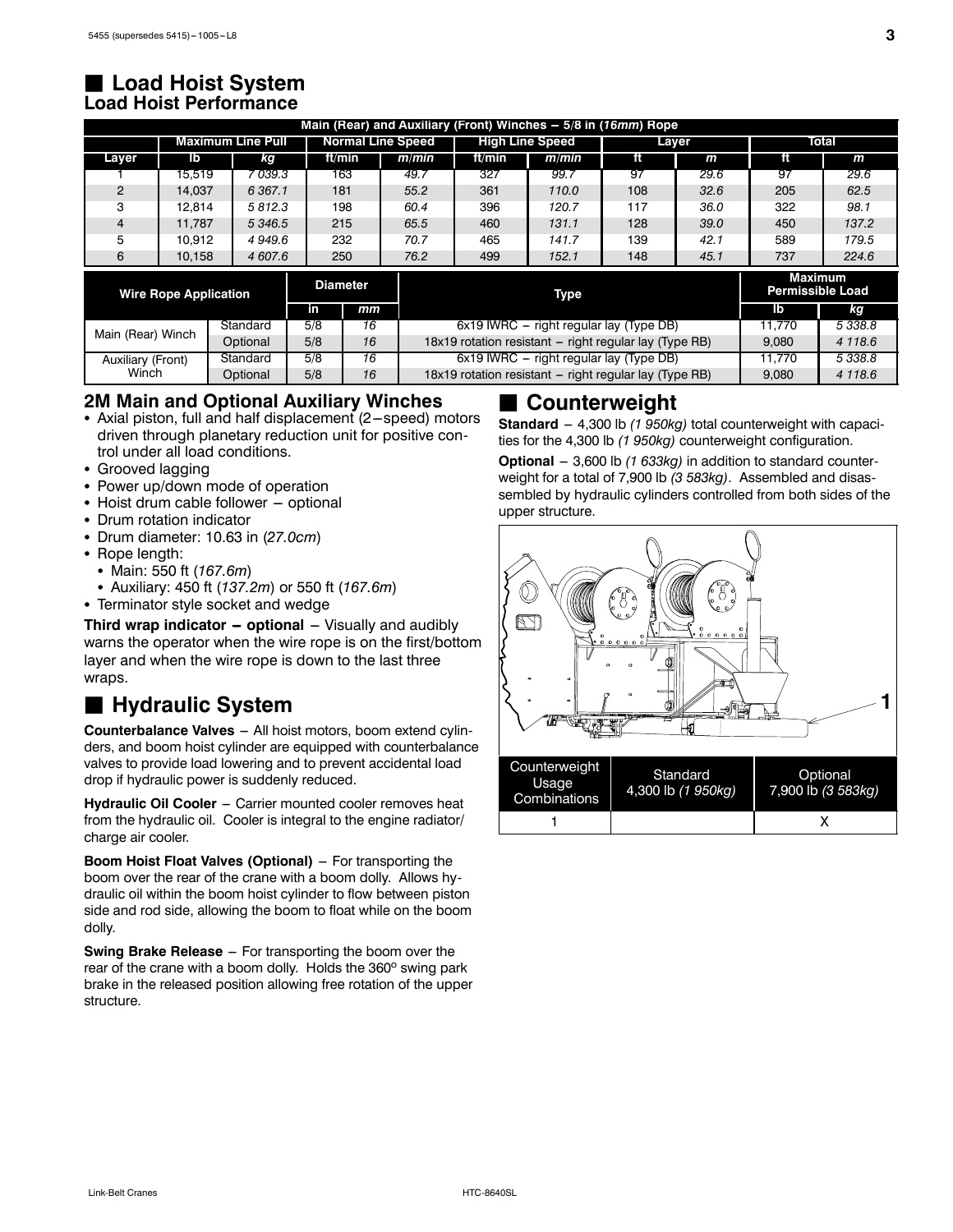# **Carrier**

#### J **General**

- $\bullet$  8 ft 6 in (2.6 m) wide
- 23 ft 10 in (7.26m) wheelbase (centerline of first axle to centerline of fourth axle)
- Frame Box-type, torsion resistant, welded construction made of high tensile steel. Equipped with front and rear towing and tie-down lugs, tow connections, and access ladders.

## **Dutriggers**

**Boxes** - Two double box, front and rear welded to the carrier frame

**Beams and Jacks** - Four single stage beams with Confined Area Lifting Capacities (CALC) provide selectable outrigger extensions of full, intermediate, and retracted positions. Jacks with integral check valve, hydraulically controlled from the operator's cab and on both sides of carrier. A fifth front bumper outrigger with integral check valve is hydraulically controlled from the operator's cab and at the front bumper of carrier.

**Pontoons** -- Four lightweight, stow'n go, 23.5" x 27.25" (59.7 x *69.2cm*) hexagonal steel pontoons with a contact area of 485 in2 (*3 129cm2*) can be stored for road travel in either the storage racks on the carrier or under the outrigger boxes.

**Main Jack Reaction** - 76,000 lb (34 473.0kg) force and 157 psi (*1 082.5kPa*) ground bearing pressure

### J **Steering and Axles**

- Sheppard full integral master gear/slave gear steering system provides hydraulic assisted steering with mechanical link between steering wheel and wheels
- Drive  $-8x4$  for on/off-highway travel
- $\cdot$  Axle 1 & 2  $-$  Tandem steered, non $-$ driven
- Axle 3 & 4 Tandem non -- steered, driven with reduction: 5.38 to 1
- Inter-Axle Differential Lock Traction adding device that locks axle 3 with axle 4. Operated by a switch from the carrier cab.

### J **Suspension**

**Front** - Raydan Air Link walking beam air suspension

**Rear** -- Raydan Air Link walking beam air suspension

• Axle Lift System - Optional -- Improves rear tire ground clearance when the crane is up on outriggers. The rear air suspension can be raised or lowered with a switch in the carrier cab. The axle lift system can be controlled with a switch on both sides of the carrier.

### ■ Tires and Wheels

**Front** - Four (single) 425/65R22.5 tires on aluminum disc wheels

**Rear** -- Eight (dual) 11R22.5 tires on aluminum outer/steel inner disc wheels

- $\cdot$  Spare tires and wheels  $-$  optional
- $\bullet$  Tire inflation kit  $-$  optional

### J **Brakes**

**Service** - Full air anti-lock (ABS) brakes on all wheel ends. Dual circuit compressed air system with air dryer.

Parking/Emergency - Spring loaded type, acting on 3rd and 4th axles automatically apply when air pressure drops below 40 psi (*275.8kPa*) in both circuits.

### **■ Electrical**

**Battery** - Three batteries provide 12 volt starting and operation

**Lights**

- Front lighting includes two main headlights, two high beam lights, two parking/directional indicators, and three cab marker lights.
- Side lighting includes three parking/directional indicators per side.
- Rear lighting includes two parking/directional indicators, two parking/brake lights, two reverse lights, three marker lights, and a license plate light.
- Other equipment includes hazard/warning system, cab light, instrument panel light, and signal horn.
- One amber strobe beacon on top of the cab  $-$  optional
- $\bullet$  Daytime running lights  $-$  optional

### J **Engine**

| <b>Specification</b>             | <b>Caterpillar C11</b>                             |  |  |  |  |  |
|----------------------------------|----------------------------------------------------|--|--|--|--|--|
| Numbers of cylinders             | 6                                                  |  |  |  |  |  |
| Cycle                            | 4                                                  |  |  |  |  |  |
| Bore and Stroke: inch (mm)       | 5.12 x 5.51 (130x140)                              |  |  |  |  |  |
| Piston Displacement: $in^3(L)$   | 677 (11.1)                                         |  |  |  |  |  |
| Max. Brake Horsepower: hp (kW)   | 365 (272.2) @ 1,800 rpm<br>350 (261.0) @ 2,100 rpm |  |  |  |  |  |
| Peak Torque: ft $ b \rangle$ (J) | 1,350 (1 830) @ 1,200 rpm                          |  |  |  |  |  |
| Alternator: volts - amps         | $12 - 145$                                         |  |  |  |  |  |
| Crankcase Capacity: qt (L)       | 22 (20.9)                                          |  |  |  |  |  |
| Cruise control                   |                                                    |  |  |  |  |  |
|                                  |                                                    |  |  |  |  |  |

- Three-stage engine compression brake
- Thermostatically controlled, hydraulically driven radiator fan
- 120 volt engine block heater Ether injection system  $-$  optional

### **Transmission**

**Automated** - ZF AS-TRONIC (no clutch pedal) manual transmission with 12 forward gears and 2 reverse gears.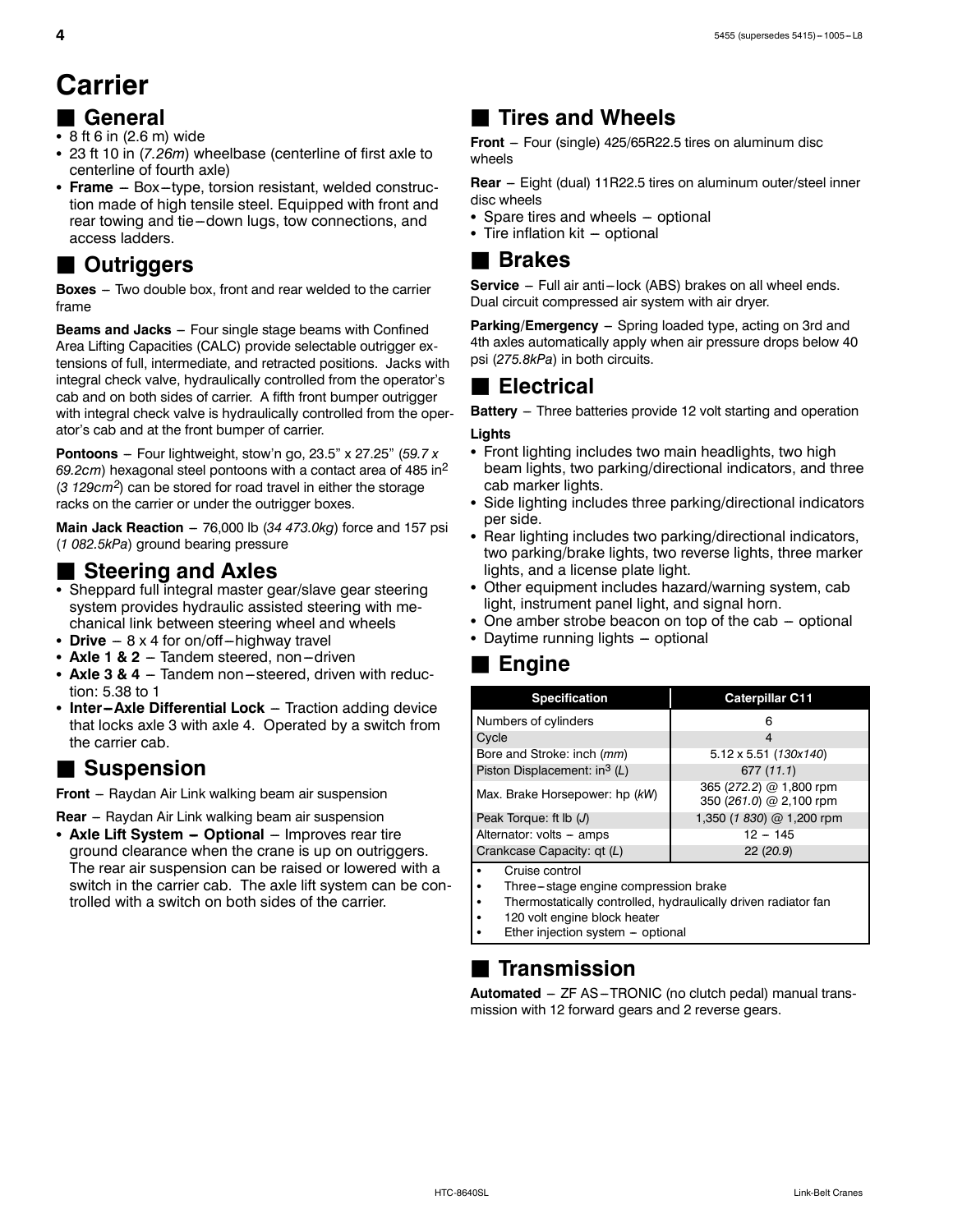### **Carrier Speeds and Gradeability**

| <b>ZF Astronic</b>                                      |                  |       |       | <b>Governed Speed</b> | Gradeability<br>(@ Peak Torque<br>Except Creep @ Idle) |
|---------------------------------------------------------|------------------|-------|-------|-----------------------|--------------------------------------------------------|
| Gear                                                    |                  |       |       | km/h                  | % Grade                                                |
| 12 <sub>th</sub>                                        |                  | 0.78  | 60.69 | 97.65                 | 2.77                                                   |
| 11th                                                    |                  | 1.00  | 47.22 | 75.97                 | 4.10                                                   |
| 10th                                                    |                  | 1.27  | 37.27 | 59.96                 | 5.59                                                   |
| 9th                                                     |                  | 1.63  | 28.99 | 46.64                 | 7.52                                                   |
| 8th                                                     | 2.10             | 22.47 | 36.16 | 10.00                 |                                                        |
| 7th                                                     | 2.70             | 17.49 | 28.14 | 13.10                 |                                                        |
| 6th                                                     | 3.55             | 13.29 | 21.39 | 17.48                 |                                                        |
| 5th                                                     |                  | 4.57  | 10.34 | 16.64                 | 22.68                                                  |
| 4th                                                     |                  | 5.78  | 8.16  | 13.14                 | 28.93                                                  |
| 3rd                                                     |                  | 7.44  | 6.35  | 10.22                 | 37.38                                                  |
| 2nd                                                     |                  | 9.59  | 4.92  | 7.92                  | 48.40                                                  |
| 1st                                                     |                  | 12.33 | 3.83  | 6.16                  | 62.40                                                  |
| <b>Reverse 1</b>                                        |                  | 11.41 | 4.14  | 6.66                  | 57.73                                                  |
| <b>Reverse 2</b>                                        |                  | 8.88  | 5.32  | 8.56                  | 44.77                                                  |
|                                                         | 2nd              | 9.59  | 1.64  | 2.64                  | 30.15                                                  |
| Creep $@$ idle                                          | 1st              | 12.33 | 1.27  | 2.04                  | 38.93                                                  |
|                                                         | Reverse 1        | 11.41 | 1.38  | 2.22                  | 36.00                                                  |
|                                                         | <b>Reverse 2</b> | 8.88  | 1.77  | 2.85                  | 27.87                                                  |
| Based on a gross vehicle weight of 72,000 lb (32 659kg) |                  |       |       |                       |                                                        |

### J **Fuel Tank**

One 75 gal (*283.9L*) capacity tank

### ■ Hydraulic System

All functions are hydraulically powered allowing positive, precise control with independent or simultaneous operation of all functions.

#### **Main Pumps**

- Four fixed displacement gear pumps with automatic disconnect for the main and auxiliary winches, swing, boom hoist, control circuit, and telescope for use when crane is in travel mode
- One fixed displacement gear pump for steering and the front bumper outrigger
- Two fixed displacement gear pumps for engine cooling fan and main outriggers. These pumps also provide flow to the winches and boom hoist for "pick & carry" mode. Operated by a switch in the carrier cab.
- Combined pump capacity of 190 gpm (719.2Lpm)

**Hydraulic Reservoir** - 144 gal (545.1L) capacity equipped with sight level gauge. Diffusers built in for deaeration.

Filtration - One 10 micron, full flow, return line filter. All oil is filtered prior to return to reservoir. Accessible for easy filter replacement.

### **Pump Drive**

All pumps are mechanically driven by the diesel engine. Main and auxiliary winches, swing, boom hoist, control circuit, and telescope pumps are mounted to an automatic pump disconnect on the rear of the transmission to aid in cold weather starting as well as to reduce pump wear while traveling.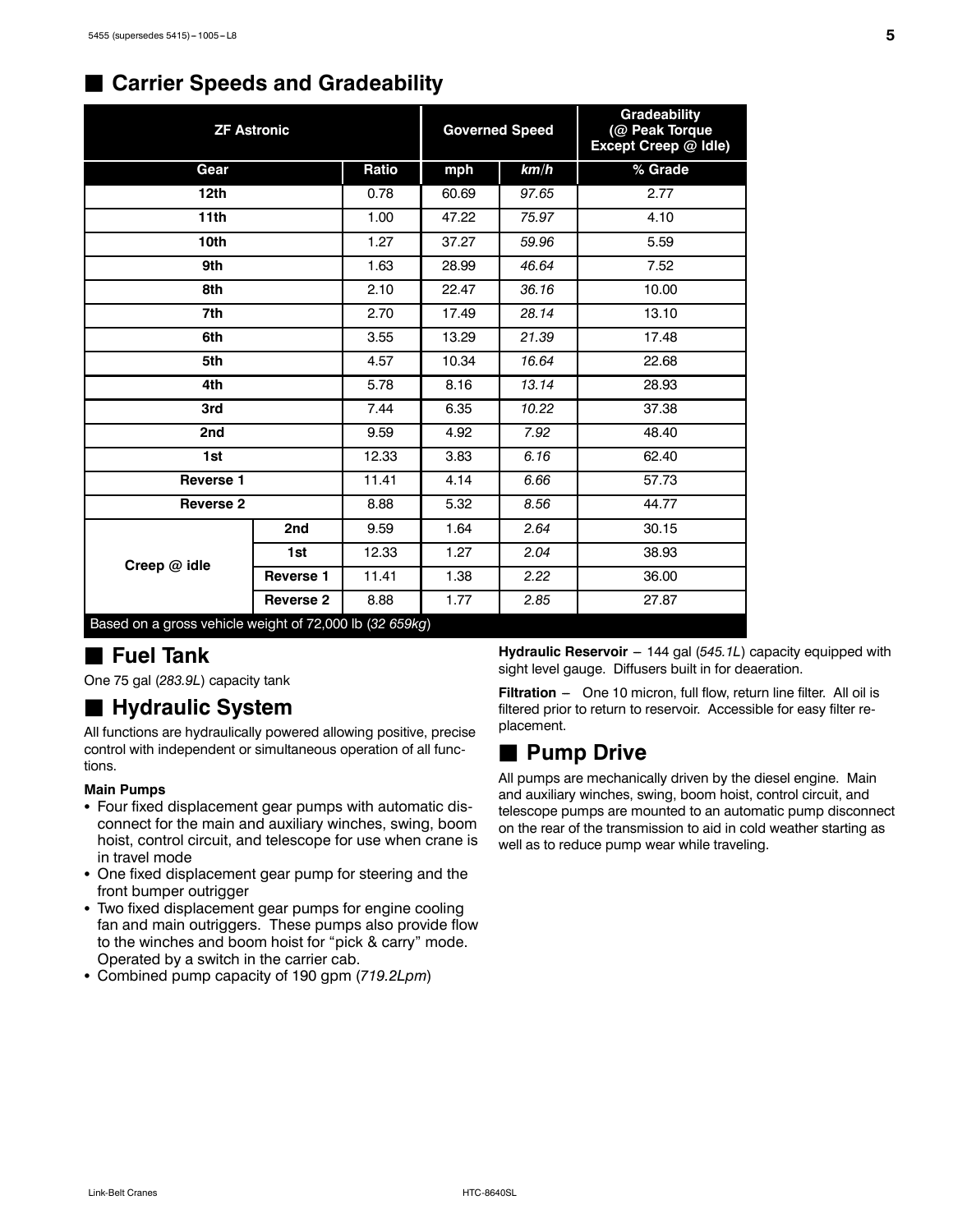### J **Lower Cab and Controls**

**Environmental Cab** - Fully enclosed, one person cab of composite structure with acoustical insulation. Equipped with:

- Tinted and tempered glass windows
- Roll down left side window for ventilation
- Sliding rear and right side windows for ventilation
- Windshield wiper and washer
- Six way adjustable and air suspended driver's seat with seat belt
- Two adiustable rear view mirrors
- Engine dependent warm-water heater with air ducts for windshield defroster and cab floor
- Adjustable sun visor
- Dome light
- 12 volt connection
- $\bullet$  Fire extinguisher

Air Conditioning - Optional - Integral with cab heating system utilizing the same ventilation outlets

**Cab Instrumentation** - Ergonomically positioned analog instrumentation for driving including:

- Speedometer with odometer, hourmeter, trip odometer, and clock
- Front and rear air pressure with warning indicator
- Engine coolant temperature with warning indicator
- Engine oil pressure with warning indicator
- Voltage indicator with warning indicator
- Fuel level
- $\bullet$  Tachometer

#### **Right Side Console** - Controls and indicators for:

- Transmission gear shifting
- Transmission digital readout
- Cruise controls
- Engine compression brake controls

#### **Dash Mounted Controls For:**

- Windshield wiper and washer
- Carrier lights
- Carrier/upper throttle control
- Engine cooling fan override
- Cab heater/air conditioning
- Console dimmer switch
- Engine diagnostic switch
- Park brake
- Engine ignition

#### **Dash Mounted Indicator For:**

- Check, stop, and service engine
- Turn signal indication
- Park brake
- Cruise activation
- Transmission oil
- High beam headlights
- Anti-lock brake activation

#### **Foot Controls For:**

- Carrier service brakes
- Engine throttle

#### **Additional Equipment**

#### **Standard:**

- Aluminum full deck fenders with mud flaps
- Left and right bubble levels
- Air hose connection ports
- Clearance flags

#### **Optional:**

- Pneumatic and electrical quick disconnect connectors mounted on the rear for trailer or boom dolly brakes and lights
- Left side aluminum storage box
- Rear mounted pintle hook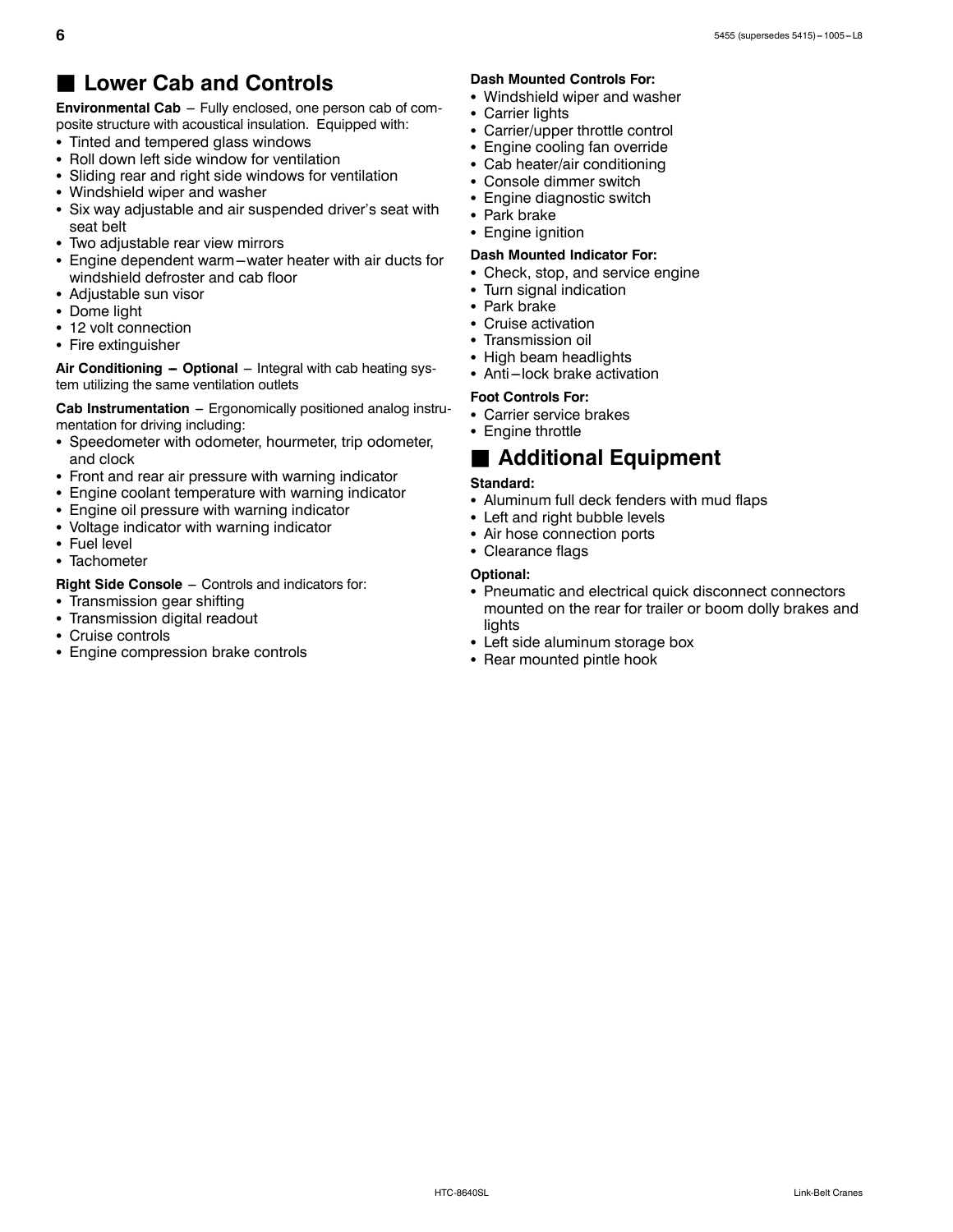# **Axle Loads**

| Base crane with full tank of fuel                                                         | (1)                               | <b>Gross Vehicle Weight</b> | <b>Front Axles</b> |                | <b>Rear Axles</b> |                |
|-------------------------------------------------------------------------------------------|-----------------------------------|-----------------------------|--------------------|----------------|-------------------|----------------|
| and 4,300 lb (1 950.4kg) counterweight                                                    | Ib                                | kg                          | Ib                 | kg             | Ib                | kg             |
|                                                                                           | 65,712                            | 29 806                      | 30,016             | 13615          | 35,696            | 16 191         |
| Driver in carrier cab                                                                     | 250                               | 113                         | 328                | 149            | -78               | -35            |
| Rear pintle hook                                                                          | 34                                | 15                          | $-13$              | $-6$           | 47                | 21             |
| Pneumatic and electrical connectors for trailer or boom dolly                             | 11                                | 5                           | $-4$               | $-2$           | 15                | $\overline{7}$ |
| Carrier aluminum storage box                                                              | 66                                | 30                          | 20                 | 9              | 46                | 21             |
| Air ride lift system - rear axles                                                         | 52                                | 24                          | $\overline{7}$     | 3              | 45                | 20             |
| Ether injection                                                                           | $\overline{7}$                    | 3                           | $\overline{7}$     | 3              | $\mathbf 0$       | 0              |
| Air conditioning - carrier                                                                | 58                                | 26                          | 83                 | 38             | $-25$             | $-11$          |
| Hoist drum follower - main                                                                | 75                                | 34                          | $-27$              | $-13$          | 102               | 47             |
| Auxiliary winch with 450 ft (137.2m) of $5/8$ " (16mm) type "DB" rope                     | 351                               | 159                         | $-83$              | $-38$          | 434               | 197            |
| Hoist drum follower - auxiliary                                                           | 75                                | 34                          | $-16$              | $-8$           | 91                | 42             |
| Substitute type "DB" rope with "RB" rope - main                                           | 77                                | 35                          | $-29$              | $-13$          | 106               | 48             |
| Substitute type "DB" rope with "RB" rope - auxiliary                                      | 63                                | 29                          | $-15$              | $-7$           | 78                | 35             |
| Substitute 450 ft (137.2m) with 550 ft (167.6m) rope - auxiliary                          | 72                                | 33                          | $-17$              | $-8$           | 89                | 40             |
| Remove 550 ft (167.6m) of rope from rear (main) winch                                     | $-405$                            | $-184$                      | 154                | 70             | $-559$            | $-254$         |
| Remove 450 ft (137.2m) of rope from front (auxiliary) winch                               | $-333$                            | $-151$                      | 80                 | 36             | $-413$            | $-187$         |
| Air conditioner - operator's cab                                                          | 270                               | 122                         | 4                  | $\overline{c}$ | 266               | 120            |
| 360° mechanical swing lock                                                                | 60                                | 27                          | 6                  | 3              | 54                | 24             |
| Remote steer                                                                              | 120                               | 54                          | 42                 | 19             | 78                | 35             |
| One slab of counterweight on upper                                                        | 3,582                             | 1625                        | $-1,375$           | $-624$         | 4,957             | 2 2 4 8        |
| Floodlight to the front of boom base section                                              | 10                                | 5                           | 15                 | $\overline{7}$ | $-5$              | $-2$           |
| Fly mounting brackets to boom base section for fly options                                | 99                                | 45                          | 87                 | 39             | 12                | 5              |
| 28.5 ft (8.7m) offsettable, one - piece lattice fly $-$ stowed                            | 1,238                             | 562                         | 1,312              | 595            | $-74$             | $-34$          |
| $28.5 - 51$ ft (8.7 – 15.5m) offsettable, two – piece (bi – fold) lattice fly –<br>stowed | 1,830                             | 830                         | 1,810              | 821            | 20                | 9              |
| Auxiliary lifting sheave                                                                  | 91                                | 41                          | 165                | 75             | $-74$             | $-34$          |
| 25 ton (22.7mt) 3-sheave hook block at boom head                                          | 670                               | 304                         | 1,169              | 530            | $-499$            | $-226$         |
| 40 ton (36.3mt) 4-sheave hook block at boom head                                          | 780                               | 354                         | 1,360              | 617            | $-580$            | $-263$         |
| 8.5 ton (7.7mt) hook ball at boom head                                                    | 360                               | 163                         | 641                | 291            | $-281$            | $-127$         |
| Hook block/ball storage box                                                               | 375                               | 170                         | $-143$             | $-65$          | 518               | 235            |
| 25 ton (22.7mt) 3-sheave hook block in storage box                                        | 670                               | 304                         | $-256$             | $-116$         | 926               | 420            |
| 40 ton (36.3mt) 4-sheave hook block in storage box                                        | 780                               | 354                         | $-298$             | $-135$         | 1,078             | 489            |
| 8.5 ton (7.7mt) hook ball in storage box                                                  | 360                               | 163                         | $-138$             | $-63$          | 498               | 226            |
| <b>Counterweight Load Transfer</b>                                                        |                                   |                             | <b>Front Axles</b> |                | <b>Rear Axles</b> |                |
|                                                                                           |                                   | lb                          | kg                 |                | lb                | kg             |
| Transfer one 3,600lb (1 632.9kg) slab of counterweight to carrier deck                    |                                   | 4,091                       | 1856               |                | $-4,091$          | $-1856$        |
| Axle                                                                                      | Maximum Load $@$ 65 mph (105km/h) |                             |                    |                |                   |                |
| 45,400 lb (20 593kg) - aluminum disc wheels with 425/65R22.5 tires<br>Front               |                                   |                             |                    |                |                   |                |
| 47,250 lb (21 432kg) - aluminum disc wheels with 11R22.5 tires<br>Rear                    |                                   |                             |                    |                |                   |                |

(1) Adjust gross vehicle weight and axle loading according to component weight. All weights are  $\pm 3\%$ .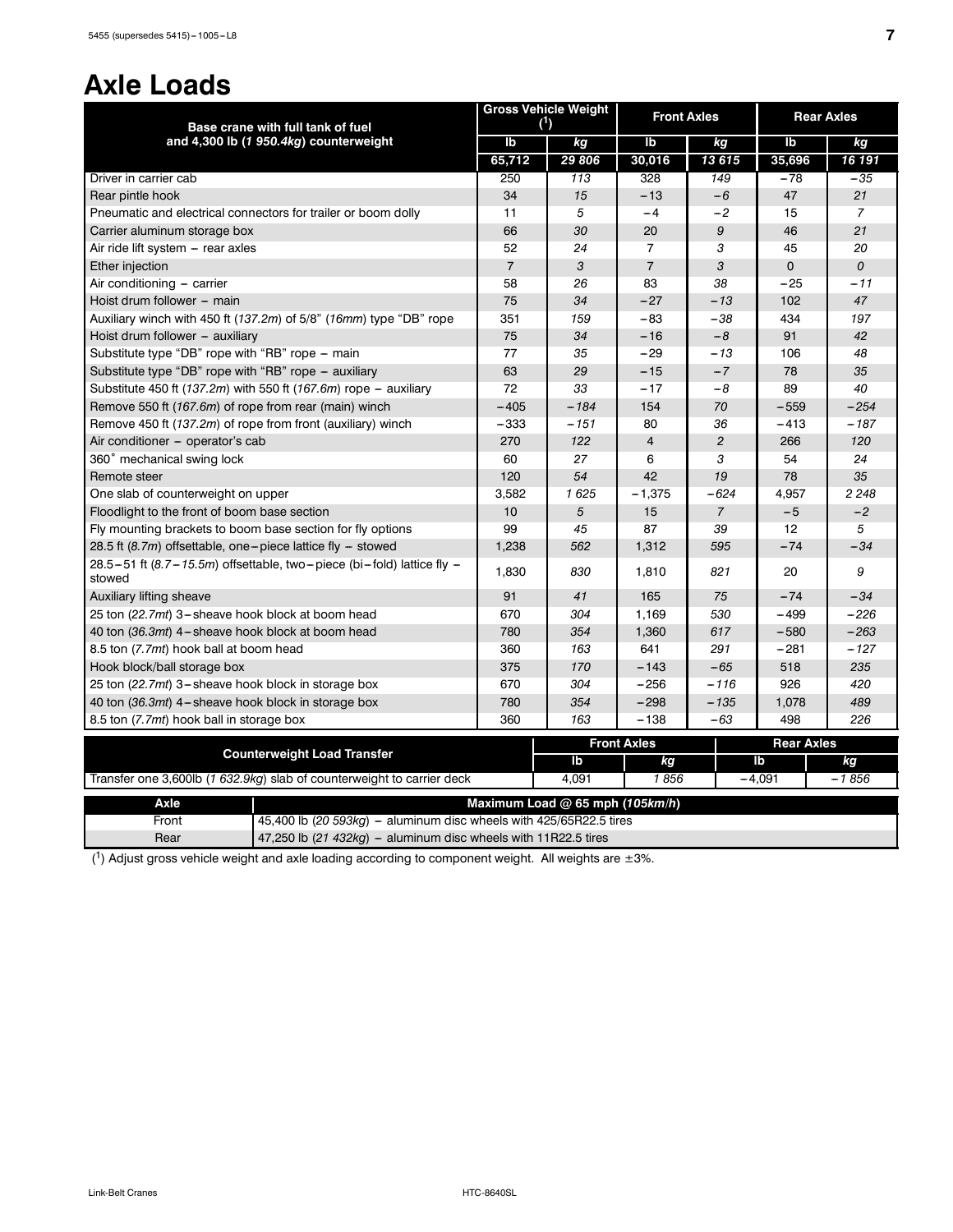|                                                                  | Base crane with full tank of fuel                                     | <b>Gross Vehicle</b><br>Weight $(1)$ |               | <b>Front Axles</b> |                |                   | <b>Rear Axles</b> | <b>Dolly Axles</b> |         |
|------------------------------------------------------------------|-----------------------------------------------------------------------|--------------------------------------|---------------|--------------------|----------------|-------------------|-------------------|--------------------|---------|
|                                                                  | and 4,300 lb (1 950.4kg) counterweight                                | lb                                   | kg            | lb                 | kg             | lb                | kg                | Ib                 | kg      |
|                                                                  |                                                                       |                                      | 65,712 29 806 | 30,016             | 13 615 35,696  |                   | 16 191            | 10,733             | 4868    |
| Nelson 2-axle boom dolly                                         |                                                                       | 6,000                                | 2 7 2 2       | 0                  | 0              | 0                 | 0                 | 6,000              | 2 7 2 2 |
| Driver in carrier cab                                            |                                                                       | 250                                  | 113           | 328                | 149            | $-78$             | $-35$             | $\mathbf 0$        | 0       |
| Rear pintle hook                                                 |                                                                       | 34                                   | 15            | $-13$              | $-6$           | 47                | 21                | 0                  | 0       |
|                                                                  | Pneumatic and electrical connectors for trailer or boom dolly         | 11                                   | 5             | $-4$               | $-2$           | 15                | $\overline{7}$    | $\mathbf 0$        | 0       |
| Carrier aluminum storage box                                     |                                                                       | 66                                   | 30            | 20                 | 9              | 46                | 21                | 0                  | 0       |
| Air ride lift system - rear axles                                |                                                                       | 52                                   | 24            | $\overline{7}$     | 3              | 45                | 20                | $\mathbf 0$        | 0       |
| Ether injection                                                  |                                                                       | $\overline{7}$                       | 3             | $\overline{7}$     | 3              | 0                 | 0                 | $\Omega$           | 0       |
| Air conditioning - carrier                                       |                                                                       | 58                                   | 26            | 83                 | 38             | $-25$             | $-11$             | $\Omega$           | 0       |
| Hoist drum follower - main                                       |                                                                       | 75                                   | 34            | $-27$              | $-13$          | 102               | 47                | $\mathbf 0$        | 0       |
|                                                                  | Auxiliary winch with 450 ft (137.2m) of 5/8" (16mm) type "DB" rope    | 351                                  | 159           | 215                | 98             | 136               | 62                | $\Omega$           | 0       |
| Hoist drum follower - auxiliary                                  |                                                                       | 75                                   | 34            | $-16$              | $-8$           | 91                | 42                | $\mathbf 0$        | 0       |
| Substitute type "DB" rope with "RB" rope - main                  |                                                                       | 77                                   | 35            | 58                 | 26             | 19                | 9                 | $\Omega$           | 0       |
| Substitute type "DB" rope with "RB" rope - auxiliary             | 63                                                                    | 29                                   | 39            | 18                 | 24             | 11                | $\mathbf 0$       | 0                  |         |
| Substitute 450 ft (137.2m) with 550 ft (167.6m) rope - auxiliary | 72                                                                    | 33                                   | 44            | 20                 | 28             | 13                | $\Omega$          | 0                  |         |
| Remove 550 ft (167.6m) of rope from rear (main) winch            |                                                                       | $-405$                               | $-184$        | $-305$             | $-138$         | $-100$            | $-45$             | $\mathbf 0$        | 0       |
| Remove 450 ft (137.2m) of rope from front (auxiliary) winch      |                                                                       | $-333$                               | $-151$        | $-204$             | $-93$          | $-129$            | $-59$             | $\mathbf 0$        | 0       |
| Air conditioner - operator's cab                                 |                                                                       | 270                                  | 122           | $\overline{4}$     | $\overline{c}$ | 266               | 120               | 0                  | 0       |
| 360° mechanical swing lock                                       |                                                                       | 60                                   | 27            | 16                 | $\overline{7}$ | 44                | 20                | $\mathbf 0$        | 0       |
| Remote steer                                                     |                                                                       | 120                                  | 54            | 42                 | 19             | 78                | 35                | 0                  | 0       |
| One slab of counterweight on carrier deck                        |                                                                       | 3,582                                | 1625          | 2,716              | 1323           | 866               | 393               | $\mathbf 0$        | 0       |
| Floodlight to the front of boom base section                     |                                                                       | 10                                   | 5             | $-1$               | $-0.5$         | $-1$              | $-0.5$            | 12                 | 5       |
| Fly mounting brackets to boom base section for fly options       |                                                                       | 99                                   | 45            | 12                 | 5              | 14                | 6                 | 72                 | 33      |
| 28.5 ft (8.7m) offsettable, one-piece lattice fly - stowed       |                                                                       | 1,238                                | 562           | 80                 | 36             | 89                | 40                | 1,069              | 485     |
| stowed                                                           | 28.5-51 ft (8.7-15.5m) offsettable, two-piece (bi-fold) lattice fly - | 1,830                                | 830           | 163                | 74             | 182               | 83                | 1,484              | 673     |
| Auxiliary lifting sheave                                         |                                                                       | 91                                   | 41            | $-18$              | -8             | $-20$             | $-9$              | 130                | 59      |
| 25 ton (22.7mt) 3-sheave hook block at boom head                 |                                                                       | 670                                  | 304           | $-168$             | $-76$          | $-187$            | $-85$             | 1,024              | 465     |
| 40 ton (36.3mt) 4-sheave hook block at boom head                 |                                                                       | 780                                  | 354           | $-138$             | $-63$          | $-154$            | $-70$             | 1,072              | 486     |
| 8.5 ton (7.7mt) hook ball at boom head                           |                                                                       | 360                                  | 163           | $-68$              | $-31$          | $-76$             | $-34$             | 504                | 229     |
|                                                                  |                                                                       |                                      |               | <b>Front Axles</b> |                | <b>Rear Axles</b> |                   | <b>Dolly Axles</b> |         |
| <b>Counterweight Load Transfer</b>                               |                                                                       | lb                                   | kg            | lb                 |                | kg                | lb                | kg                 |         |
|                                                                  | Transfer one 3,600lb (1 632.9kg) slab of counterweight to boom dolly  |                                      | $-2,716$      | $-1232$            | $-866$         |                   | $-393$            | 3,582              | 1625    |
| Axle                                                             |                                                                       | Maximum Load $@$ 65 mph (105km/h)    |               |                    |                |                   |                   |                    |         |
| Front                                                            | 45,400 lb (20 593kg) - aluminum disc wheels with 425/65R22.5 tires    |                                      |               |                    |                |                   |                   |                    |         |
| Rear                                                             | 47,250 lb (21 432kg) - aluminum disc wheels with 11R22.5 tires        |                                      |               |                    |                |                   |                   |                    |         |

 $(1)$  Adjust gross vehicle weight and axle loading according to component weight. All weights are  $\pm 3\%$ .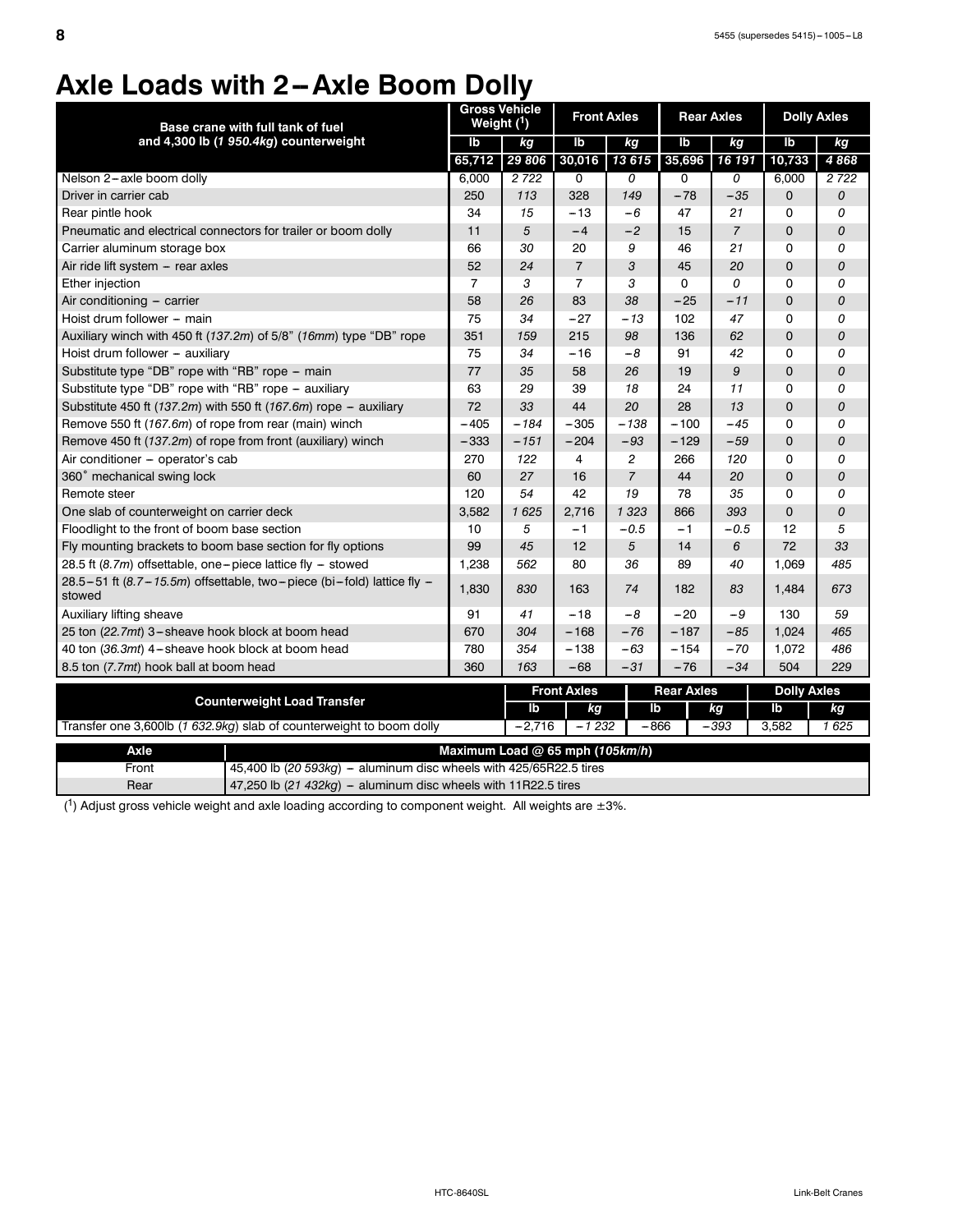# **General Dimensions**

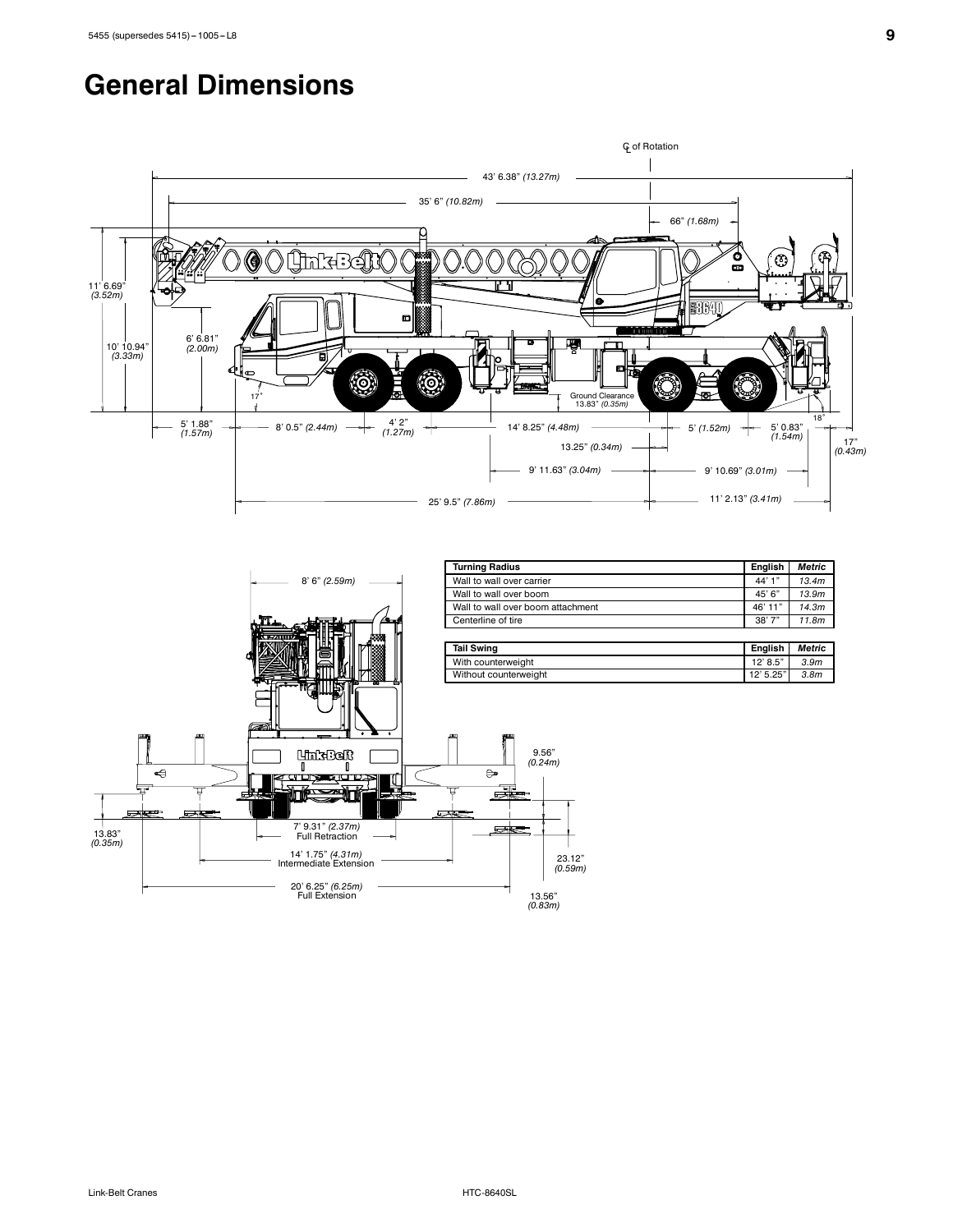# **Working Range Diagram**



**Note: Boom and fly geometry shown are for unloaded condition and crane standing level on firm supporting surface. Boom deflection, subsequent radius, and boom angle change must be accounted for when applying load to hook.**



**Do Not Lower The Boom Below The Minimum Boom Angle For No Load Stability As Shown In The Lift Charts For The Boom Lengths Given. Loss Of Stability Will Occur Causing A Tipping Condition.**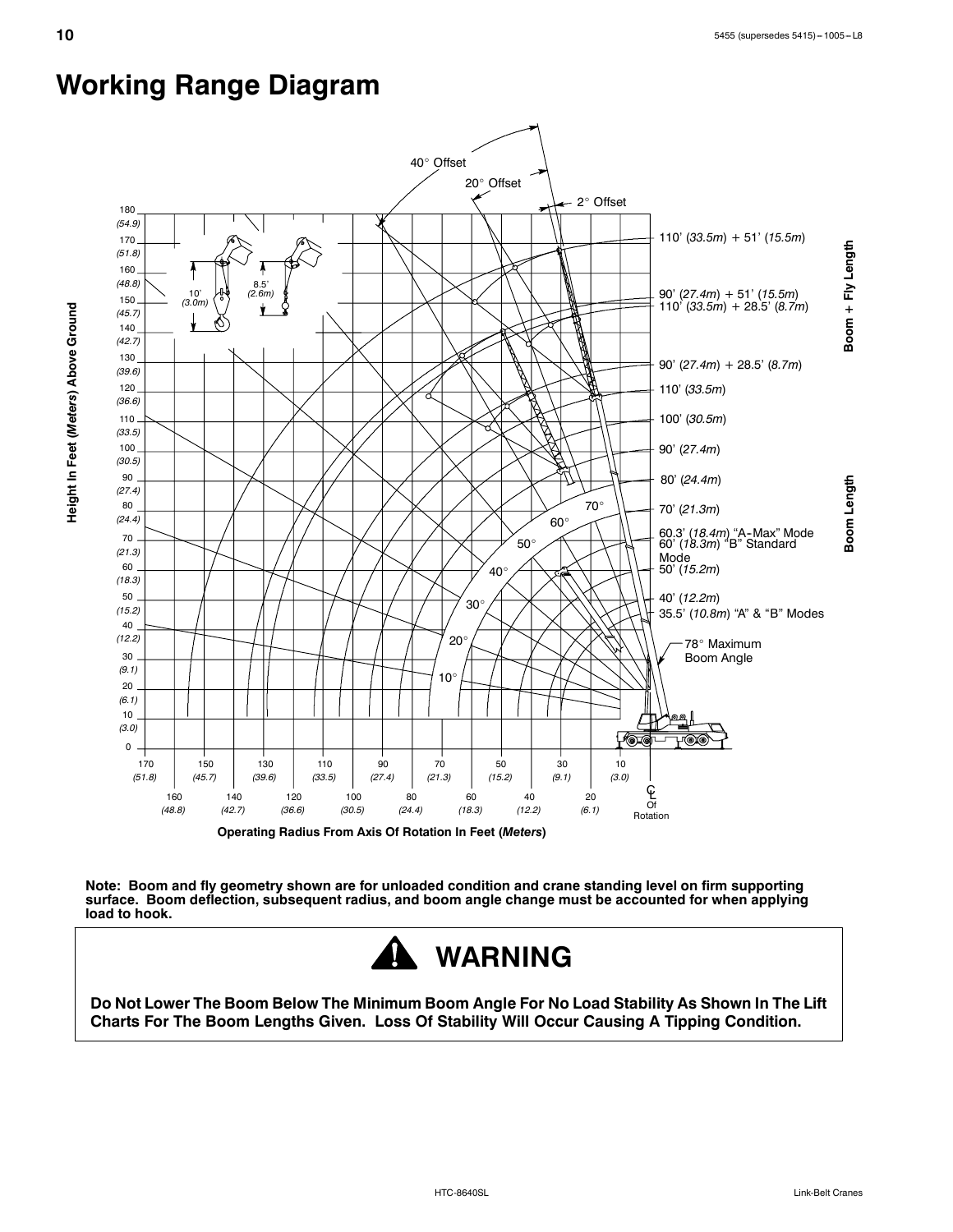# **Boom Extend Modes**

| AILIN INNACI<br>Boom Mode "A" (A-Max)<br>Only inner mid section telescopes                     |                                                                                                                 |                                            | Boom<br>Length<br>ft $(m)$        |
|------------------------------------------------------------------------------------------------|-----------------------------------------------------------------------------------------------------------------|--------------------------------------------|-----------------------------------|
|                                                                                                | <u>Moooo</u>                                                                                                    | 00000000000000000000                       | 35.5(10.8)                        |
|                                                                                                | <u>:W‱‱@o</u>                                                                                                   | 00000000000000000 }*                       | 40 (12.2)                         |
|                                                                                                | 00000 70000<br>$\mathbb{Z}^{\infty}$                                                                            | 0000000000000000000000                     | 50 (15.2)                         |
|                                                                                                | $\sqrt{\frac{2000}{200}}$<br>Inner Mid Section<br>298" (7.57m)<br><b>Stroke</b>                                 | 00000000000000000 }<br><b>Base Section</b> | 60.3 (18.3)                       |
| Boom Mode "B" (Standard)<br>Inner mid, outer mid, and tip<br>sections telescope simultaneously |                                                                                                                 |                                            | <b>Boom</b><br>Length<br>ft $(m)$ |
|                                                                                                | ` <u>Wooo</u> o                                                                                                 | 00000000000000000000                       | 35.5 (10.8)                       |
|                                                                                                | <u>  (444/0000</u>                                                                                              | 00000000000000000                          | 40 (12.2)                         |
|                                                                                                | <u>0000/0000/000/0000</u>                                                                                       | 00000000000000000 }                        | 50 (15.2)                         |
|                                                                                                | 770000<br>$\sqrt{6000}$<br>व⁄ ०००<br>$\int_{0}^{\infty} \frac{\sqrt{00000}}{\sqrt{00000}}$                      | 00000000000000000 }*                       | 60 (18.3)                         |
|                                                                                                | 0000/0000<br>0000 0000<br>0000/000<br>00000                                                                     | 00000000000000000000                       | 70 (21.3)                         |
|                                                                                                | 0000000 000<br>0000000000/0000<br>$\sqrt{00000}$<br>$\left( \cdot \right)$                                      | 00000000000000000 }                        | 80 (24.4)                         |
| $\sqrt{\frac{00000}{2}}$                                                                       | 0000000000000000                                                                                                | 00000000000000000000                       | 90 (27.4)                         |
| 00000                                                                                          |                                                                                                                 | 000000000000000000000                      | 100 (30.5)                        |
| $\int_{0}^{1} \frac{\sqrt{00000}}{1}$                                                          |                                                                                                                 | 00000000000000000                          | 110 (33.5)                        |
| <b>Tip Section</b><br>298" (7.57m)<br><b>Stroke</b>                                            | <b>Outer Mid Section</b><br>Inner Mid Section<br>298" (7.57m)<br>298" (7.57m)<br><b>Stroke</b><br><b>Stroke</b> | <b>Base Section</b>                        |                                   |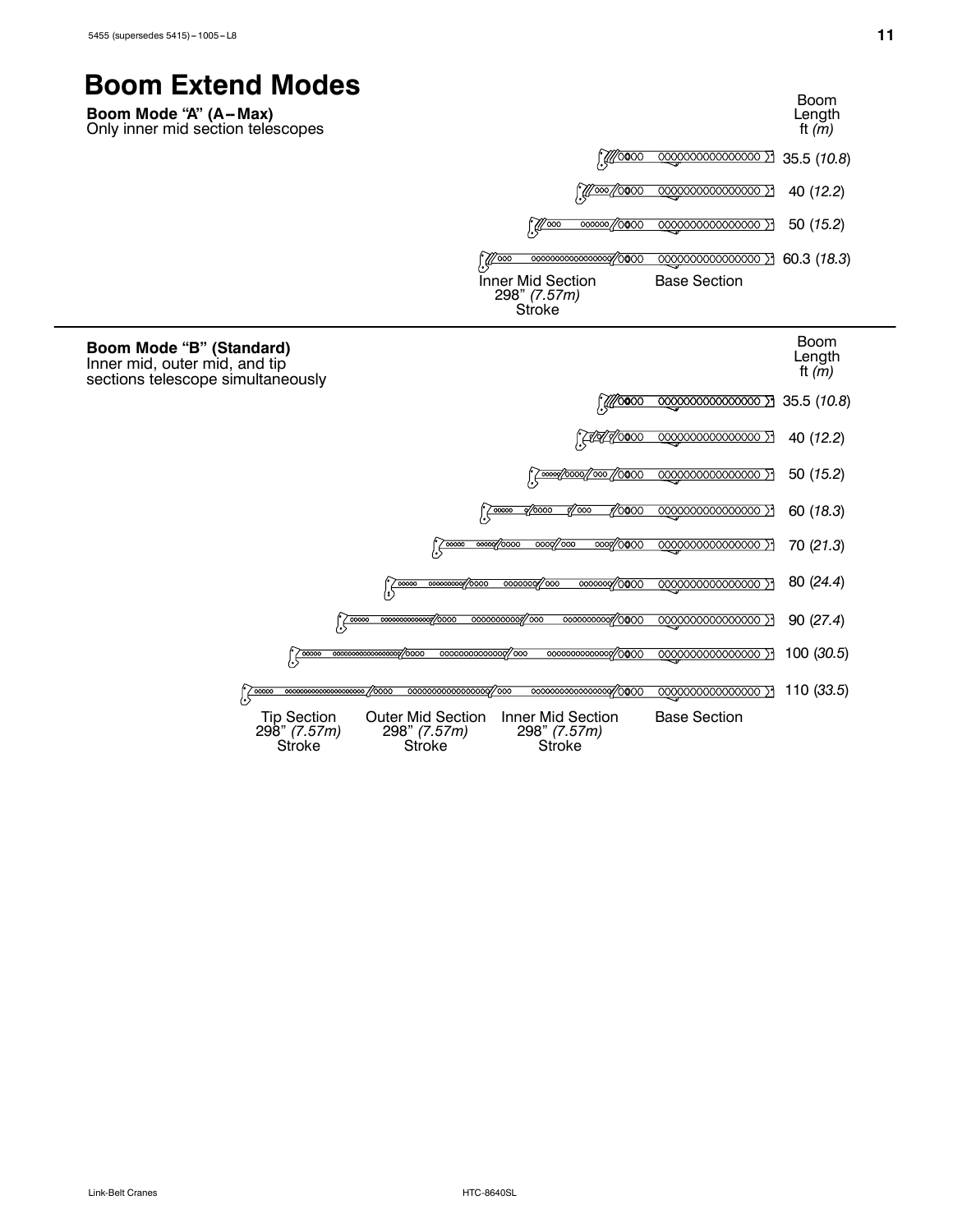| 4,300 lb Counterweight - Fully Extended Outriggers - 360° Rotation<br>(All Capacities Are Listed In Pounds) |        |        |        |        |                  |        |        |        |        |                   |  |  |  |
|-------------------------------------------------------------------------------------------------------------|--------|--------|--------|--------|------------------|--------|--------|--------|--------|-------------------|--|--|--|
| <b>Radius</b>                                                                                               |        |        |        |        | Boom Length (ft) |        |        |        |        | <b>Radius</b>     |  |  |  |
| (f <sup>t</sup> )                                                                                           | 35.5   | 40     | 50     | 60     | 70               | 80     | 90     | 100    | 110    | (f <sup>t</sup> ) |  |  |  |
| 10                                                                                                          | 80,000 | 80,000 | 72,800 |        |                  |        |        |        |        | 10                |  |  |  |
| 12                                                                                                          | 76,000 | 73,200 | 65,800 | 50,900 | 37,900           |        |        |        |        | 12                |  |  |  |
| 15                                                                                                          | 65.800 | 63,600 | 57,700 | 47,300 | 37.900           | 35.400 |        |        |        | 15                |  |  |  |
| 20                                                                                                          | 48,900 | 48.700 | 47.500 | 39,300 | 37,900           | 34.700 | 28,900 |        |        | 20                |  |  |  |
| 25                                                                                                          | 32,800 | 33,400 | 33,900 | 34,300 | 34,500           | 34,300 | 28,300 | 24,000 | 19,500 | 25                |  |  |  |
| 30                                                                                                          |        | 23,000 | 23.700 | 24.000 | 24.200           | 24,300 | 24,400 | 22,600 | 19,500 | 30                |  |  |  |
| 35                                                                                                          |        |        | 17.500 | 17.900 | 18,100           | 18,200 | 18,300 | 18.400 | 18.400 | 35                |  |  |  |
| 40                                                                                                          |        |        | 13,400 | 13,800 | 14,000           | 14,100 | 14,200 | 14,300 | 14,300 | 40                |  |  |  |
| 45                                                                                                          |        |        |        | 10,900 | 11,100           | 11,200 | 11,300 | 11,400 | 11,500 | 45                |  |  |  |
| 50                                                                                                          |        |        |        | 8,600  | 8,900            | 9,100  | 9,200  | 9,200  | 9,300  | 50                |  |  |  |
| 55                                                                                                          |        |        |        |        | 7.200            | 7,400  | 7,500  | 7,500  | 7,600  | 55                |  |  |  |
| 60                                                                                                          |        |        |        |        | 5.700            | 6,000  | 6,100  | 6.200  | 6.200  | 60                |  |  |  |
| 65                                                                                                          |        |        |        |        |                  | 4,800  | 5,000  | 5,100  | 5,100  | 65                |  |  |  |
| 70                                                                                                          |        |        |        |        |                  | 3,900  | 4,000  | 4,100  | 4,200  | 70                |  |  |  |
| 75                                                                                                          |        |        |        |        |                  |        | 3.200  | 3.300  | 3,400  | 75                |  |  |  |
| 80                                                                                                          |        |        |        |        |                  |        | 2,500  | 2,600  | 2,700  | 80                |  |  |  |
| 85                                                                                                          |        |        |        |        |                  |        |        | 2,000  | 2,100  | 85                |  |  |  |
| 90                                                                                                          |        |        |        |        |                  |        |        | 1,500  | 1,600  | 90                |  |  |  |

# **Main Boom Lift Capacity Charts - Standard**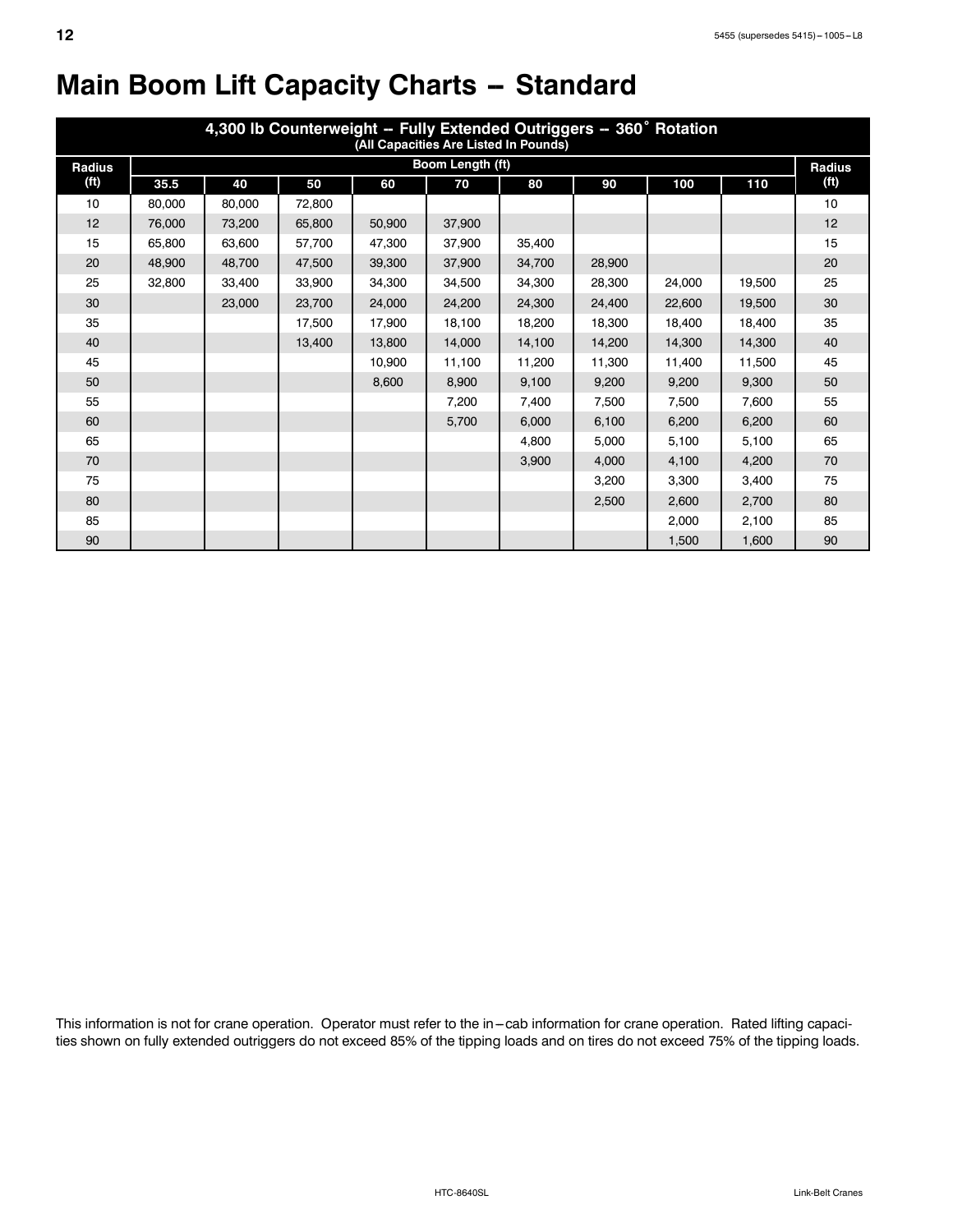| 4,300 lb Counterweight - On Tires -- Stationary -- Boom Centered Over Rear<br>(All Capacities Are Listed In Pounds) |                  |        |        |        |        |        |                   |  |  |  |  |  |
|---------------------------------------------------------------------------------------------------------------------|------------------|--------|--------|--------|--------|--------|-------------------|--|--|--|--|--|
| Radius                                                                                                              | Boom Length (ft) |        |        |        |        |        |                   |  |  |  |  |  |
| (ft)                                                                                                                | 35.5             | 40     | 50     | 60     | 70     | 80     | (f <sup>t</sup> ) |  |  |  |  |  |
| 10                                                                                                                  | 43,300           |        |        |        |        |        | 10                |  |  |  |  |  |
| 12                                                                                                                  | 43,300           | 37,900 |        |        |        |        | 12                |  |  |  |  |  |
| 15                                                                                                                  | 30,000           | 30,400 | 19,600 |        |        |        | 15                |  |  |  |  |  |
| 20                                                                                                                  | 18,700           | 19,100 | 19,600 | 13,900 |        |        | 20                |  |  |  |  |  |
| 25                                                                                                                  | 12,700           | 13,000 | 13,600 | 13,900 | 10,400 |        | 25                |  |  |  |  |  |
| 30                                                                                                                  |                  | 9,300  | 9,800  | 10,100 | 10,400 | 10,500 | 30                |  |  |  |  |  |
| 35                                                                                                                  |                  |        | 7,200  | 7,500  | 7,800  | 7,900  | 35                |  |  |  |  |  |
| 40                                                                                                                  |                  |        | 5,300  | 5,700  | 5,900  | 6,000  | 40                |  |  |  |  |  |
| 45                                                                                                                  |                  |        |        | 4,200  | 4,500  | 4.600  | 45                |  |  |  |  |  |
| 50                                                                                                                  |                  |        |        | 3,100  | 3,300  | 3,500  | 50                |  |  |  |  |  |
| 55                                                                                                                  |                  |        |        |        | 2,400  | 2,600  | 55                |  |  |  |  |  |
| 60                                                                                                                  |                  |        |        |        | 1,700  | 1,800  | 60                |  |  |  |  |  |

#### **4,300 lb Counterweight -- On Tires -- Pick & Carry (1 mph) -- Boom Centered Over Rear (All Capacities Are Listed In Pounds)**

| . .<br>______     |        |        |               |        |        |        |                   |  |  |  |  |  |
|-------------------|--------|--------|---------------|--------|--------|--------|-------------------|--|--|--|--|--|
| <b>Radius</b>     |        |        | <b>Radius</b> |        |        |        |                   |  |  |  |  |  |
| (f <sup>t</sup> ) | 35.5   | 40     | 50            | 60     | 70     | 80     | (f <sup>t</sup> ) |  |  |  |  |  |
| 10                | 36,200 |        |               |        |        |        | 10                |  |  |  |  |  |
| 12                | 33,000 | 33,100 |               |        |        |        | 12                |  |  |  |  |  |
| 15                | 28,800 | 29,000 | 19,600        |        |        |        | 15                |  |  |  |  |  |
| 20                | 18,700 | 19,100 | 19,600        | 13,900 |        |        | 20                |  |  |  |  |  |
| 25                | 12,700 | 13,000 | 13,600        | 13,900 | 10,400 |        | 25                |  |  |  |  |  |
| 30                |        | 9,300  | 9,800         | 10,100 | 10,400 | 10,500 | 30                |  |  |  |  |  |
| 35                |        |        | 7,200         | 7,500  | 7,800  | 7,900  | 35                |  |  |  |  |  |
| 40                |        |        | 5,300         | 5,700  | 5,900  | 6,000  | 40                |  |  |  |  |  |
| 45                |        |        |               | 4,200  | 4,500  | 4,600  | 45                |  |  |  |  |  |
| 50                |        |        |               | 3,100  | 3,300  | 3,500  | 50                |  |  |  |  |  |
| 55                |        |        |               |        | 2,400  | 2,600  | 55                |  |  |  |  |  |
| 60                |        |        |               |        | 1,700  | 1,800  | 60                |  |  |  |  |  |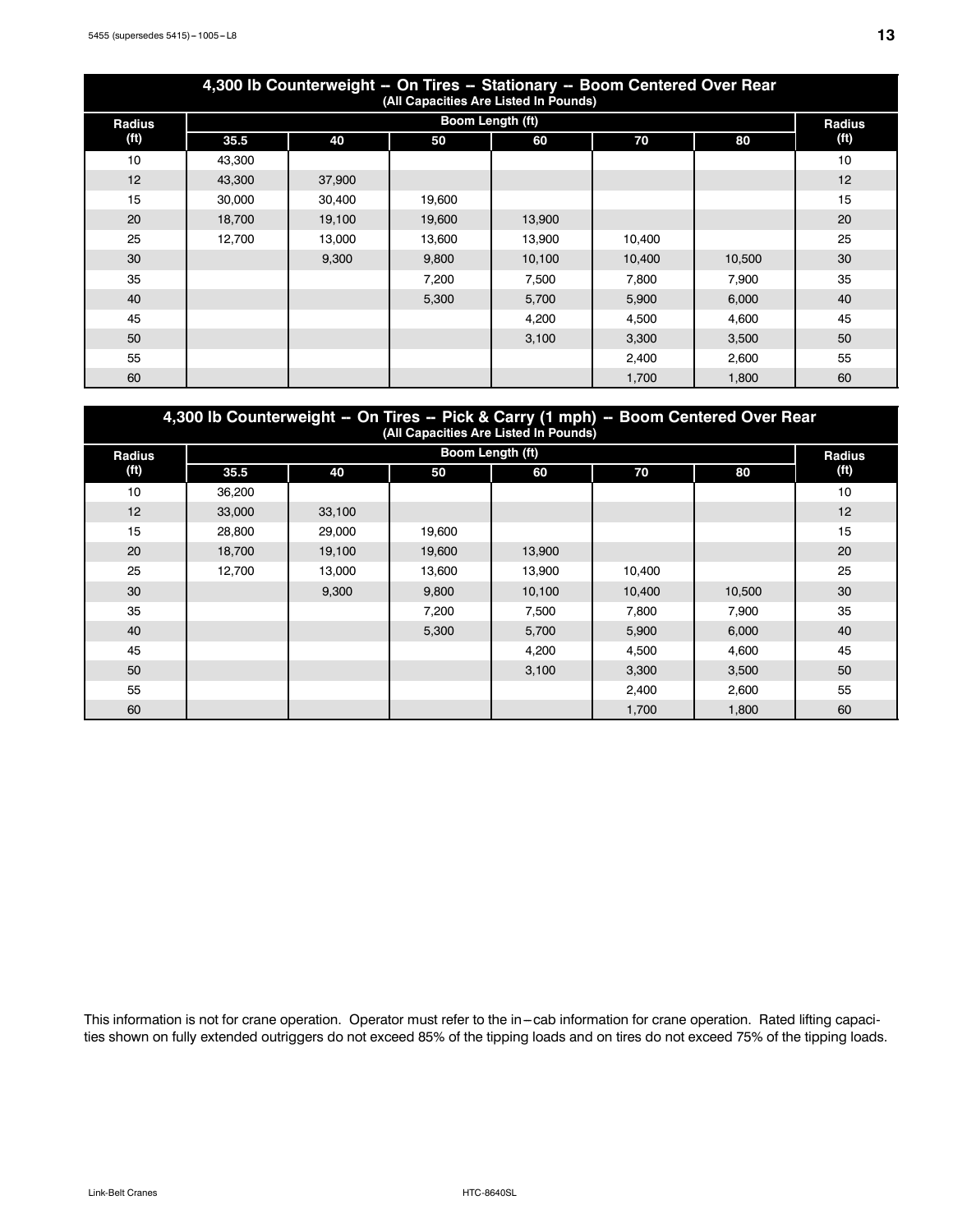| <b>Malli Doolli Liit Capacity Charts - Optional</b>                                                            |                   |                         |        |        |        |        |        |    |     |     |                   |  |  |
|----------------------------------------------------------------------------------------------------------------|-------------------|-------------------------|--------|--------|--------|--------|--------|----|-----|-----|-------------------|--|--|
| 7,9000 lb Counterweight -- Fully Extended Outriggers -- 360° Rotation<br>(All Capacities Are Listed In Pounds) |                   |                         |        |        |        |        |        |    |     |     |                   |  |  |
|                                                                                                                | <b>Radius</b>     | <b>Boom Length (ft)</b> |        |        |        |        |        |    |     |     |                   |  |  |
|                                                                                                                | (ft)              | 35.5                    | 40     | 50     | 60     | 70     | 80     | 90 | 100 | 110 | (f <sup>t</sup> ) |  |  |
|                                                                                                                | 10                | 80,000                  | 80,000 | 72.800 |        |        |        |    |     |     | 10                |  |  |
|                                                                                                                | $12 \overline{ }$ | 76,000                  | 73,200 | 65,800 | 50,900 | 37,900 |        |    |     |     | 12                |  |  |
|                                                                                                                | 15                | 65,800                  | 63,600 | 57.700 | 47.300 | 37,900 | 35.400 |    |     |     | 15                |  |  |

20 | 50,700 | 50,500 | 47,500 | 39,300 | 37,900 | 34,700 | 28,900 | | | | 20 37,200 37,800 37,900 37,900 37,900 34,300 28,300 24,000 19,500 25 26,300 27,000 27,300 27,500 27,600 24,900 22,600 19,500 30 20,200 20,500 20,700 20,800 20,900 20,100 18,500 35 15,600 16,000 16,200 16,300 16,400 16,500 16,500 40 12,700 13,000 13,100 13,200 13,200 13,300 45 10,200 10,600 10,700 10,800 10,900 10,900 50 55 | | | | | | | 8,600 | 8,800 | 8,900 | 9,000 | 9,000 | 55 7,100 7,300 7,400 7,500 7,500 60 65 | | | | | | | | | | 6,000 | 6,200 | 6,200 | 6,300 | 65 5,000 5,100 5,200 5,300 70 4,200 4,300 4,400 75 80 | | | | | | | | | | | | | 3,400 | 3,600 | 3,700 | 80 2,900 3,000 85 2,300 2,400 90 95 1,900 95 1,400 100

# **Main Boom Lift Capacity Charts -- Optional**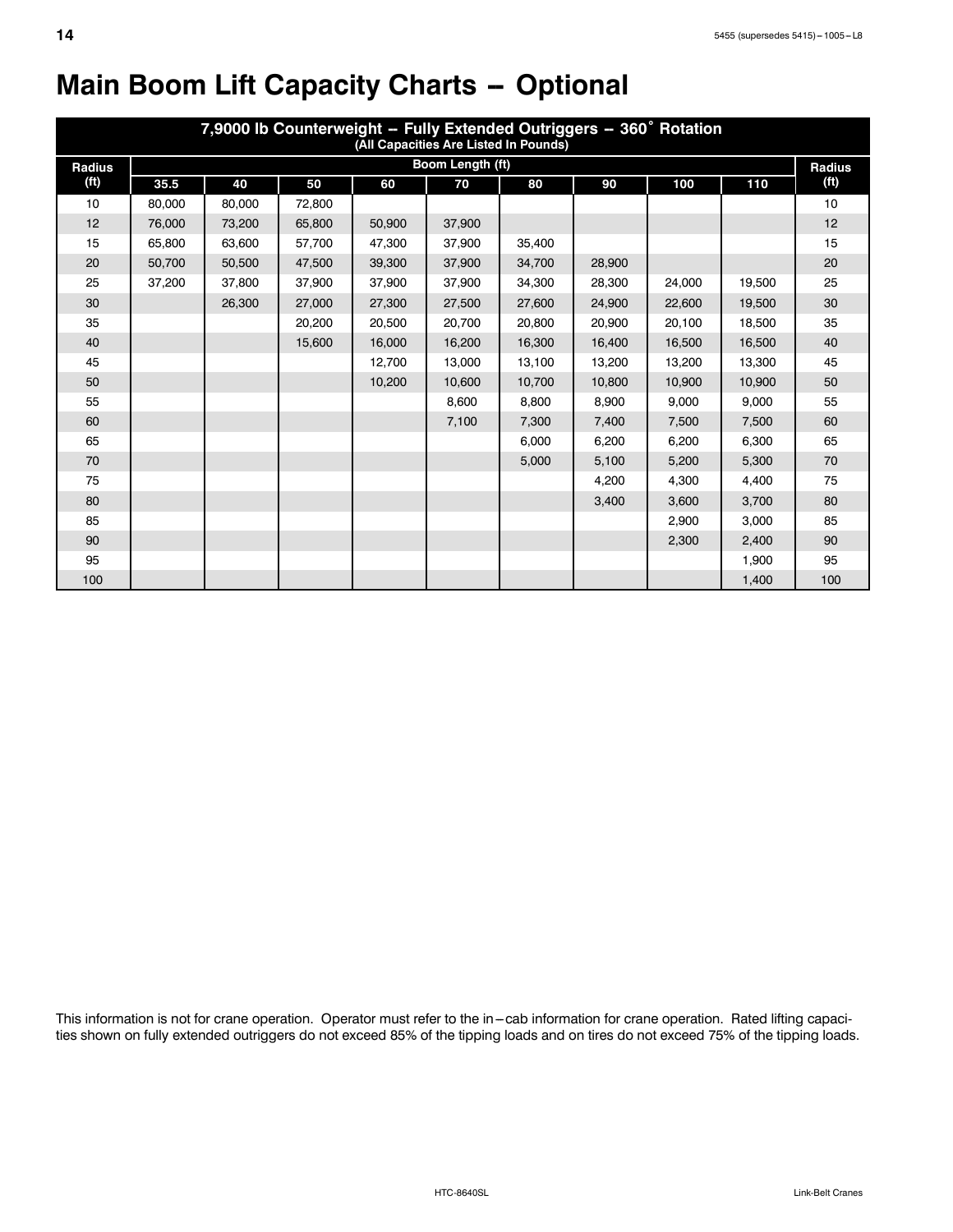|                   | 7,900 lb Counterweight - On Tires -- Stationary -- Boom Centered Over Rear<br>(All Capacities Are Listed In Pounds) |        |                  |        |        |        |                   |  |  |  |  |  |
|-------------------|---------------------------------------------------------------------------------------------------------------------|--------|------------------|--------|--------|--------|-------------------|--|--|--|--|--|
| Radius            |                                                                                                                     |        | Boom Length (ft) |        |        |        | <b>Radius</b>     |  |  |  |  |  |
| (f <sup>t</sup> ) | 35.5                                                                                                                | 40     | 50               | 60     | 70     | 80     | (f <sup>t</sup> ) |  |  |  |  |  |
| 10                | 49,000                                                                                                              |        |                  |        |        |        | 10                |  |  |  |  |  |
| 12                | 44,800                                                                                                              | 37,900 |                  |        |        |        | 12                |  |  |  |  |  |
| 15                | 33,500                                                                                                              | 33,900 | 22,100           |        |        |        | 15                |  |  |  |  |  |
| 20                | 21,200                                                                                                              | 21,500 | 22,100           | 15,700 |        |        | 20                |  |  |  |  |  |
| 25                | 14,500                                                                                                              | 14,900 | 15,400           | 15,700 | 11,800 |        | 25                |  |  |  |  |  |
| 30                |                                                                                                                     | 10,800 | 11,300           | 11,600 | 11,800 | 12,000 | 30                |  |  |  |  |  |
| 35                |                                                                                                                     |        | 8,500            | 8,800  | 9,000  | 9,200  | 35                |  |  |  |  |  |
| 40                |                                                                                                                     |        | 6,400            | 6,800  | 7,000  | 7,100  | 40                |  |  |  |  |  |
| 45                |                                                                                                                     |        |                  | 5,200  | 5,400  | 5,600  | 45                |  |  |  |  |  |
| 50                |                                                                                                                     |        |                  | 4,000  | 4,200  | 4,300  | 50                |  |  |  |  |  |
| 55                |                                                                                                                     |        |                  |        | 3,200  | 3,400  | 55                |  |  |  |  |  |
| 60                |                                                                                                                     |        |                  |        | 2,400  | 2,500  | 60                |  |  |  |  |  |
| 65                |                                                                                                                     |        |                  |        |        | 1,900  | 65                |  |  |  |  |  |
| 70                |                                                                                                                     |        |                  |        |        | 1,300  | 70                |  |  |  |  |  |

|                   | 7,900 lb Counterweight - On Tires -- Pick & Carry (1 mph) -- Boom Centered Over Rear<br>(All Capacities Are Listed In Pounds) |        |        |                  |        |        |                   |  |  |  |  |
|-------------------|-------------------------------------------------------------------------------------------------------------------------------|--------|--------|------------------|--------|--------|-------------------|--|--|--|--|
| Radius            |                                                                                                                               |        |        | Boom Length (ft) |        |        | <b>Radius</b>     |  |  |  |  |
| (f <sup>t</sup> ) | 35.5                                                                                                                          | 40     | 50     | 60               | 70     | 80     | (f <sup>t</sup> ) |  |  |  |  |
| 10                | 36,200                                                                                                                        |        |        |                  |        |        | 10                |  |  |  |  |
| 12                | 33,000                                                                                                                        | 33,100 |        |                  |        |        | 12                |  |  |  |  |
| 15                | 28,800                                                                                                                        | 29,000 | 22,100 |                  |        |        | 15                |  |  |  |  |
| 20                | 21,200                                                                                                                        | 21,500 | 22,100 | 15,700           |        |        | 20                |  |  |  |  |
| 25                | 14,500                                                                                                                        | 14,900 | 15,400 | 15,700           | 11,800 |        | 25                |  |  |  |  |
| 30                |                                                                                                                               | 10,800 | 11,300 | 11,600           | 11,800 | 12,000 | 30                |  |  |  |  |
| 35                |                                                                                                                               |        | 8,500  | 8,800            | 9,000  | 9,200  | 35                |  |  |  |  |
| 40                |                                                                                                                               |        | 6,400  | 6,800            | 7,000  | 7,100  | 40                |  |  |  |  |
| 45                |                                                                                                                               |        |        | 5,200            | 5,400  | 5,600  | 45                |  |  |  |  |
| 50                |                                                                                                                               |        |        | 4,000            | 4,200  | 4,300  | 50                |  |  |  |  |
| 55                |                                                                                                                               |        |        |                  | 3,200  | 3,400  | 55                |  |  |  |  |
| 60                |                                                                                                                               |        |        |                  | 2,400  | 2,500  | 60                |  |  |  |  |
| 65                |                                                                                                                               |        |        |                  |        | 1,900  | 65                |  |  |  |  |
| 70                |                                                                                                                               |        |        |                  |        | 1,300  | 70                |  |  |  |  |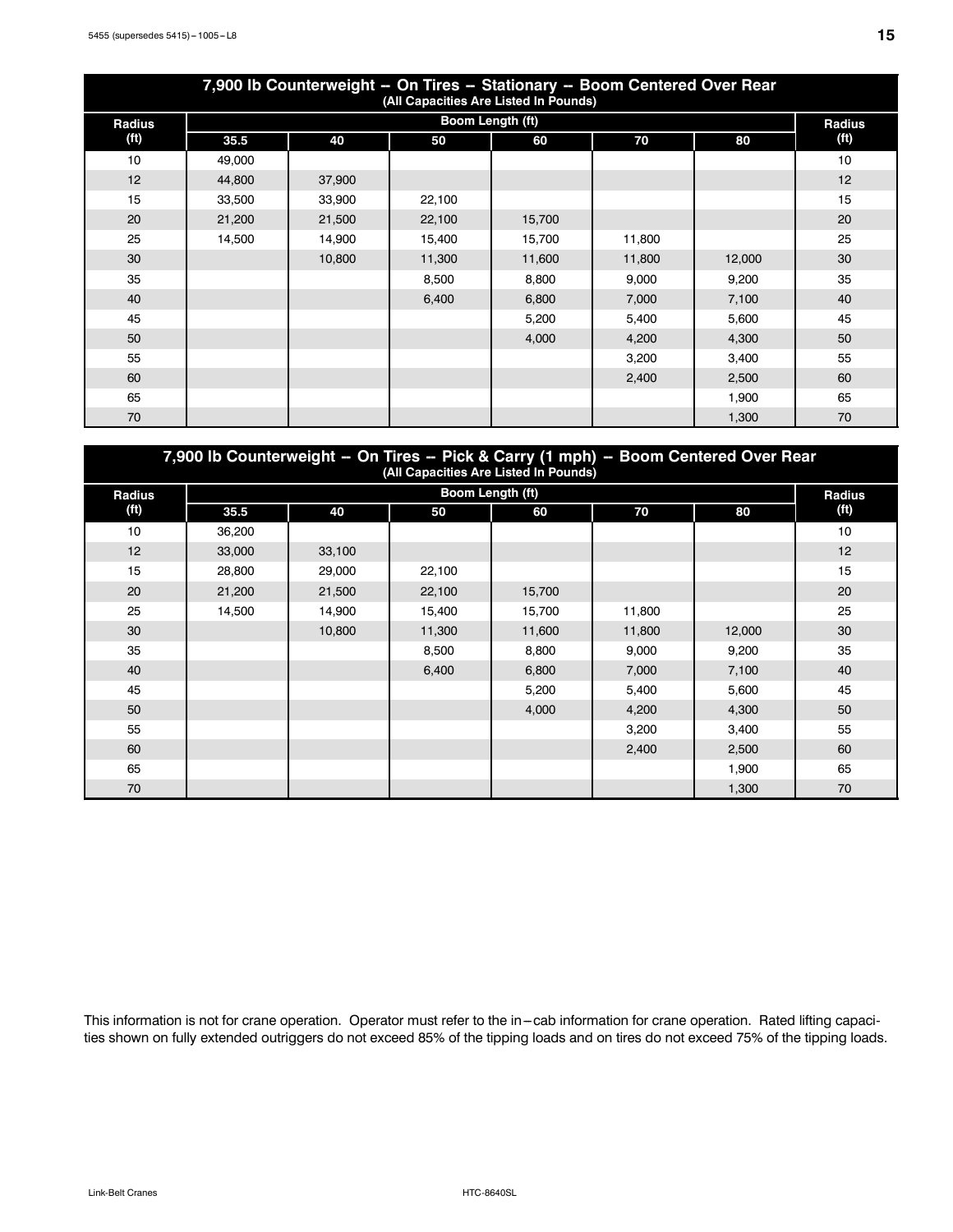|                   | 4,300 lb Counterweight - Fully Extended Outriggers - 360° Rotation<br>(All Capacities Are Listed In Pounds) |                 |                   |                                           |       |                   |                                           |                 |  |  |  |  |  |
|-------------------|-------------------------------------------------------------------------------------------------------------|-----------------|-------------------|-------------------------------------------|-------|-------------------|-------------------------------------------|-----------------|--|--|--|--|--|
|                   | 110 ft Main Boom Length<br>2° Fly Offset                                                                    |                 |                   | 110 ft Main Boom Length<br>20° Fly Offset |       |                   | 110 ft Main Boom Length<br>40° Fly Offset |                 |  |  |  |  |  |
| Radius            |                                                                                                             | Fly Length (ft) | Radius            | Fly Length (ft)                           |       | Radius            |                                           | Fly Length (ft) |  |  |  |  |  |
| (f <sup>t</sup> ) | 28.5                                                                                                        | 51              | (f <sup>t</sup> ) | 28.5                                      | 51    | (f <sup>t</sup> ) | 28.5                                      | 51              |  |  |  |  |  |
| 35                | 9,400                                                                                                       |                 | 35                |                                           |       | 35                |                                           |                 |  |  |  |  |  |
| 40                | 9,400                                                                                                       |                 | 40                |                                           |       | 40                |                                           |                 |  |  |  |  |  |
| 45                | 9,400                                                                                                       | 6,200           | 45                | 9,600                                     |       | 45                |                                           |                 |  |  |  |  |  |
| 50                | 9.400                                                                                                       | 6.200           | 50                | 9.200                                     |       | 50                | 7.600                                     |                 |  |  |  |  |  |
| 55                | 8.300                                                                                                       | 6.200           | 55                | 8.600                                     |       | 55                | 7.400                                     |                 |  |  |  |  |  |
| 60                | 6.900                                                                                                       | 6.200           | 60                | 7.700                                     | 4.900 | 60                | 7,200                                     |                 |  |  |  |  |  |
| 65                | 5.800                                                                                                       | 6.100           | 65                | 6,400                                     | 4,700 | 65                | 7,000                                     |                 |  |  |  |  |  |
| 70                | 4.800                                                                                                       | 5,300           | 70                | 5.400                                     | 4.500 | 70                | 5.900                                     |                 |  |  |  |  |  |
| 75                | 4.000                                                                                                       | 4.500           | 75                | 4,500                                     | 4.300 | 75                | 4.900                                     | 3.500           |  |  |  |  |  |
| 80                | 3,300                                                                                                       | 3,800           | 80                | 3,700                                     | 4,200 | 80                | 4,100                                     | 3,400           |  |  |  |  |  |
| 85                | 2.700                                                                                                       | 3,200           | 85                | 3,100                                     | 3,900 | 85                | 3.400                                     | 3,300           |  |  |  |  |  |
| 90                | 2,200                                                                                                       | 2.600           | 90                | 2,500                                     | 3,300 | 90                | 2.800                                     | 3.300           |  |  |  |  |  |
| 95                | 1.700                                                                                                       | 2.200           | 95                | 2.000                                     | 2.800 | 95                | 2.200                                     | 3.200           |  |  |  |  |  |
| 100               | 1,300                                                                                                       | 1,700           | 100               | 1,600                                     | 2,300 | 100               | 1,700                                     | 2,800           |  |  |  |  |  |
| 105               |                                                                                                             |                 | 105               |                                           | 1,900 | 105               | 1,300                                     | 2,300           |  |  |  |  |  |
| 110               |                                                                                                             |                 | 110               |                                           | 1,500 | 110               |                                           | 1,900           |  |  |  |  |  |
| 115               |                                                                                                             |                 | 115               |                                           |       | 115               |                                           | 1,500           |  |  |  |  |  |

# **Fly Attachment Lift Capacity Charts - Optional**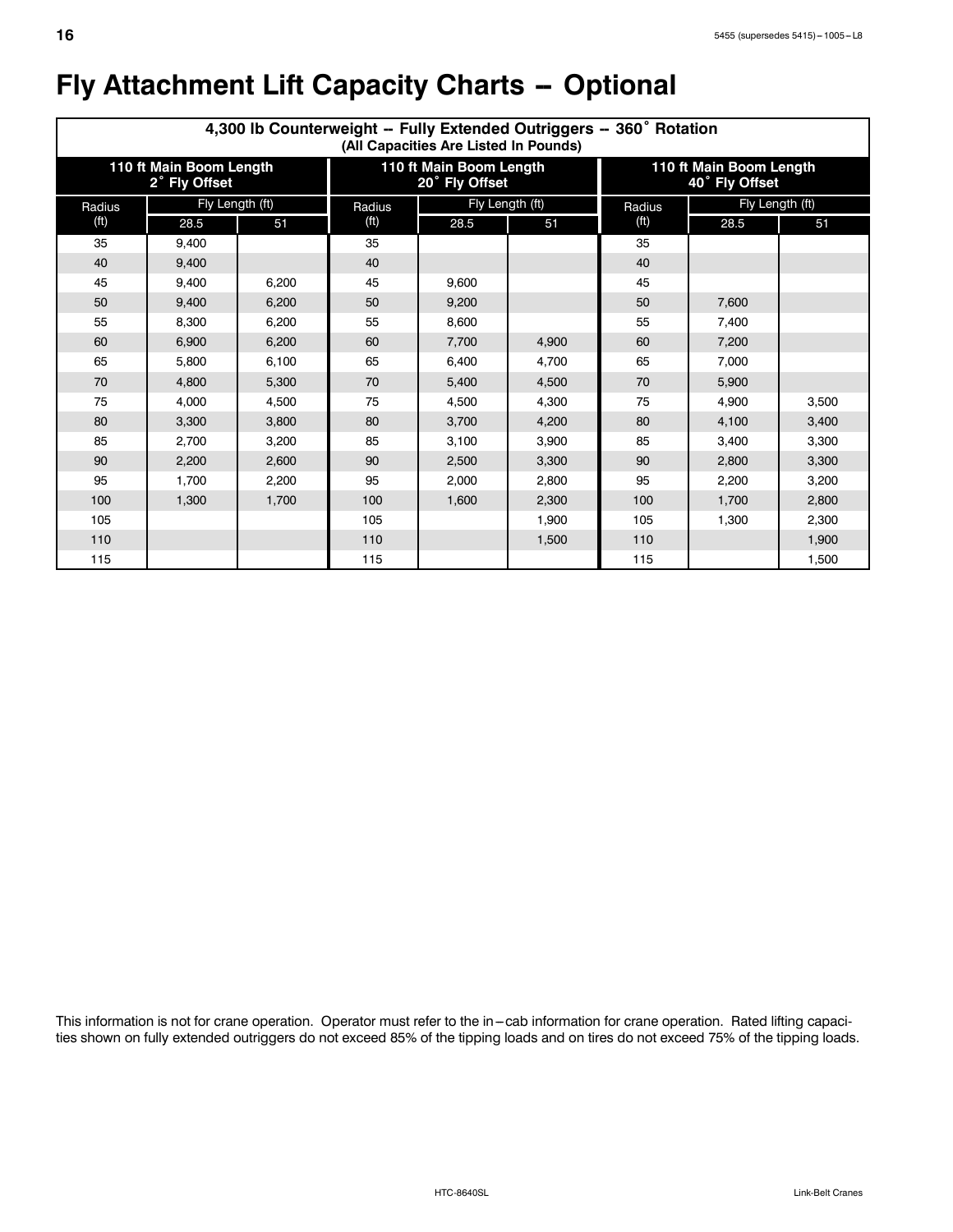|                   | 7,900 lb Counterweight - Fully Extended Outriggers - 360° Rotation<br>(All Capacities Are Listed In Pounds) |                 |                   |                                           |       |                   |                                           |       |  |  |  |  |  |  |
|-------------------|-------------------------------------------------------------------------------------------------------------|-----------------|-------------------|-------------------------------------------|-------|-------------------|-------------------------------------------|-------|--|--|--|--|--|--|
|                   | 110 ft Main Boom Length<br>2° Fly Offset                                                                    |                 |                   | 110 ft Main Boom Length<br>20° Fly Offset |       |                   | 110 ft Main Boom Length<br>40° Fly Offset |       |  |  |  |  |  |  |
| Radius            |                                                                                                             | Fly Length (ft) | Radius            | Fly Length (ft)                           |       | Radius            | Fly Length (ft)                           |       |  |  |  |  |  |  |
| (f <sup>t</sup> ) | 28.5                                                                                                        | 51              | (f <sup>t</sup> ) | 28.5                                      | 51    | (f <sup>t</sup> ) | 28.5                                      | 51    |  |  |  |  |  |  |
| 35                | 9,400                                                                                                       |                 | 35                |                                           |       | 35                |                                           |       |  |  |  |  |  |  |
| 40                | 9,400                                                                                                       |                 | 40                |                                           |       | 40                |                                           |       |  |  |  |  |  |  |
| 45                | 9,400                                                                                                       | 6,200           | 45                | 9,600                                     |       | 45                |                                           |       |  |  |  |  |  |  |
| 50                | 9,400                                                                                                       | 6,200           | 50                | 9,200                                     |       | 50                | 7,600                                     |       |  |  |  |  |  |  |
| 55                | 9,300                                                                                                       | 6,200           | 55                | 8,600                                     |       | 55                | 7,400                                     |       |  |  |  |  |  |  |
| 60                | 8,200                                                                                                       | 6,200           | 60                | 8,000                                     | 4,900 | 60                | 7,200                                     |       |  |  |  |  |  |  |
| 65                | 6,900                                                                                                       | 6,100           | 65                | 7,400                                     | 4,700 | 65                | 7,000                                     |       |  |  |  |  |  |  |
| 70                | 5,900                                                                                                       | 5,800           | 70                | 6,500                                     | 4,500 | 70                | 6,600                                     |       |  |  |  |  |  |  |
| 75                | 5.000                                                                                                       | 5,400           | 75                | 5,500                                     | 4,300 | 75                | 5.900                                     | 3,500 |  |  |  |  |  |  |
| 80                | 4,200                                                                                                       | 4,700           | 80                | 4,700                                     | 4,200 | 80                | 5,100                                     | 3,400 |  |  |  |  |  |  |
| 85                | 3.600                                                                                                       | 4,100           | 85                | 4,000                                     | 4,000 | 85                | 4,300                                     | 3,300 |  |  |  |  |  |  |
| 90                | 3,000                                                                                                       | 3,500           | 90                | 3,300                                     | 3,900 | 90                | 3,600                                     | 3,300 |  |  |  |  |  |  |
| 95                | 2,500                                                                                                       | 2,900           | 95                | 2,800                                     | 3,600 | 95                | 3,000                                     | 3,200 |  |  |  |  |  |  |
| 100               | 2,000                                                                                                       | 2,500           | 100               | 2,300                                     | 3,000 | 100               | 2,500                                     | 3,200 |  |  |  |  |  |  |
| 105               | 1,600                                                                                                       | 2,100           | 105               | 1,800                                     | 2,600 | 105               | 2,000                                     | 3,000 |  |  |  |  |  |  |
| 110               | 1,200                                                                                                       | 1,700           | 110               | 1,400                                     | 2,200 | 110               | 1,500                                     | 2,500 |  |  |  |  |  |  |
| 115               |                                                                                                             |                 | 115               |                                           | 1,800 | 115               |                                           | 2,100 |  |  |  |  |  |  |
| 120               |                                                                                                             |                 | 120               |                                           | 1,400 | 120               |                                           | 1,700 |  |  |  |  |  |  |
| 125               |                                                                                                             |                 | 125               |                                           |       | 125               |                                           | 1,300 |  |  |  |  |  |  |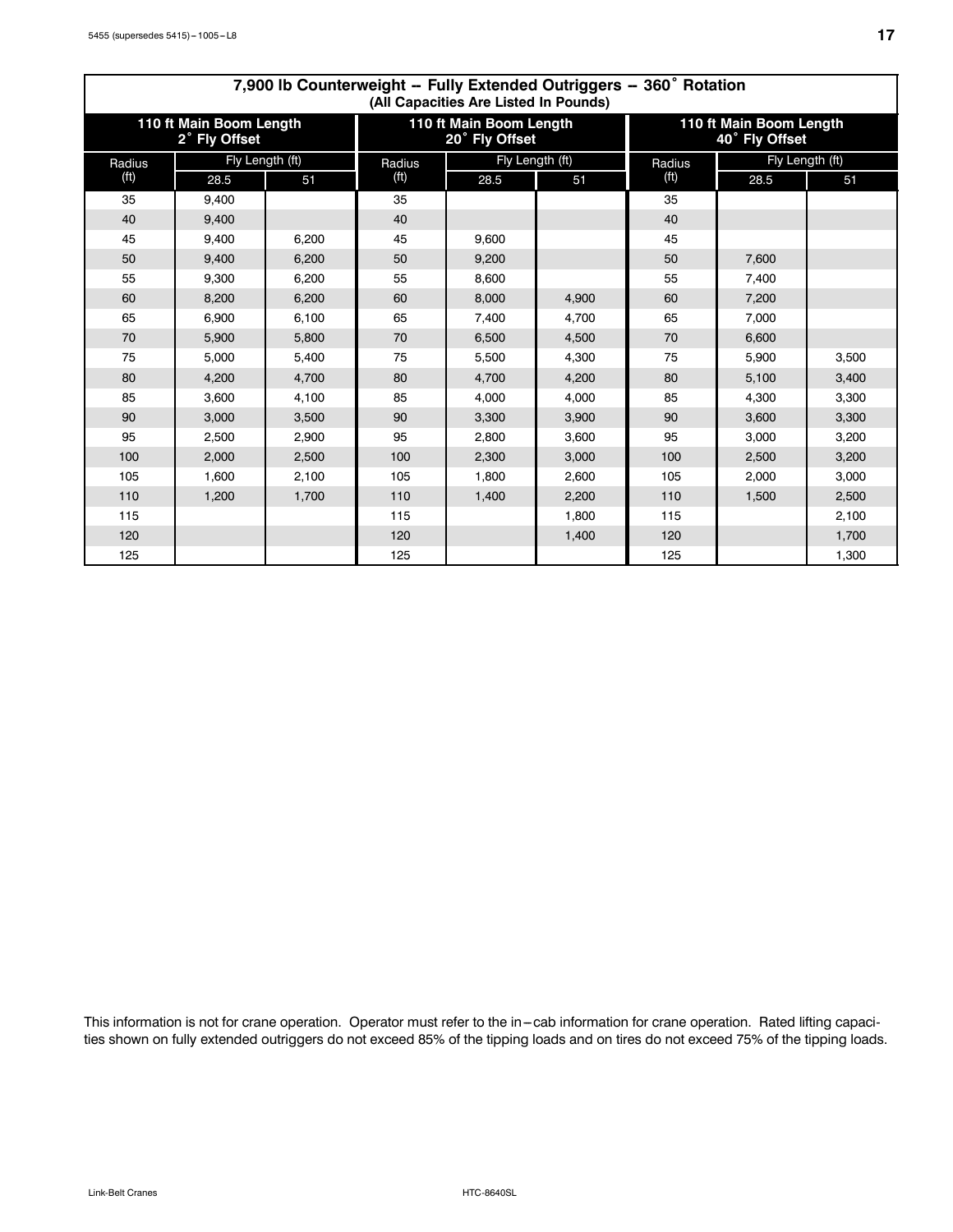| <b>Main Boom Lift Capacity Charts - Optional (Metric)</b> |  |  |  |
|-----------------------------------------------------------|--|--|--|
|-----------------------------------------------------------|--|--|--|

| 1 950kg Counterweight -- Fully Extended Outriggers -- 360° Rotation<br>(All Capacities Are Listed In Kilograms) |         |        |        |         |                        |         |         |         |         |                |  |  |
|-----------------------------------------------------------------------------------------------------------------|---------|--------|--------|---------|------------------------|---------|---------|---------|---------|----------------|--|--|
| <b>Radius</b>                                                                                                   |         |        |        |         | <b>Boom Length (m)</b> |         |         |         |         | <b>Radius</b>  |  |  |
| (m)                                                                                                             | 10.82   | 12.2   | 15.2   | 18.3    | 21.3                   | 24.4    | 27.4    | 30.5    | 33.53   | (m)            |  |  |
| 3                                                                                                               | 36 290  | 36 290 | 33 300 |         |                        |         |         |         |         | 3              |  |  |
| 3.5                                                                                                             | 35 200  | 34 100 | 30 600 |         |                        |         |         |         |         | 3.5            |  |  |
| 4                                                                                                               | 32 600  | 31 450 | 28 300 | 23 050  | 17 150                 |         |         |         |         | 4              |  |  |
| 4.5                                                                                                             | 30 200  | 29 150 | 26 400 | 21 650  | 17 150                 |         |         |         |         | 4.5            |  |  |
| 5                                                                                                               | 27 700  | 27 300 | 24.700 | 20 200  | 17 150                 | 16 050  |         |         |         | 5              |  |  |
| 6                                                                                                               | 22 200  | 21 950 | 21 600 | 18 000  | 17 150                 | 15 700  | 13 100  |         |         | 6              |  |  |
| $\overline{7}$                                                                                                  | 15 750  | 15 900 | 16 150 | 16 250  | 16 350                 | 15 700  | 13 100  | 10850   |         | $\overline{7}$ |  |  |
| 8                                                                                                               | 11 850  | 12 100 | 12 300 | 12 450  | 12 500                 | 12 600  | 12 450  | 10850   | 8800    | 8              |  |  |
| 9                                                                                                               | 9 2 5 0 | 9500   | 9800   | 9900    | 10 000                 | 10 050  | 10 100  | 10 100  | 8800    | 9              |  |  |
| 10                                                                                                              |         | 7650   | 7950   | 8 100   | 8 1 5 0                | 8 2 0 0 | 8 2 5 0 | 8 3 0 0 | 8 3 0 0 | 10             |  |  |
| 12                                                                                                              |         |        | 5 500  | 5700    | 5750                   | 5800    | 5850    | 5900    | 5 900   | 12             |  |  |
| 14                                                                                                              |         |        |        | 4 1 5 0 | 4 2 5 0                | 4 3 0 0 | 4 3 5 0 | 4 4 0 0 | 4 4 0 0 | 14             |  |  |
| 16                                                                                                              |         |        |        | 3 0 5 0 | 3 200                  | 3 2 5 0 | 3 3 0 0 | 3 3 0 0 | 3 3 5 0 | 16             |  |  |
| 18                                                                                                              |         |        |        |         | 2 4 0 0                | 2 4 5 0 | 2 500   | 2 5 5 0 | 2 5 5 0 | 18             |  |  |
| 20                                                                                                              |         |        |        |         |                        | 1850    | 1950    | 1950    | 2 0 0 0 | 20             |  |  |
| 22                                                                                                              |         |        |        |         |                        | 1 400   | 1 450   | 1 500   | 1 500   | 22             |  |  |
| 24                                                                                                              |         |        |        |         |                        |         | 1 0 5 0 | 1 100   | 1 150   | 24             |  |  |
| 26                                                                                                              |         |        |        |         |                        |         |         | 800     | 800     | 26             |  |  |
| 28                                                                                                              |         |        |        |         |                        |         |         | 500     | 550     | 28             |  |  |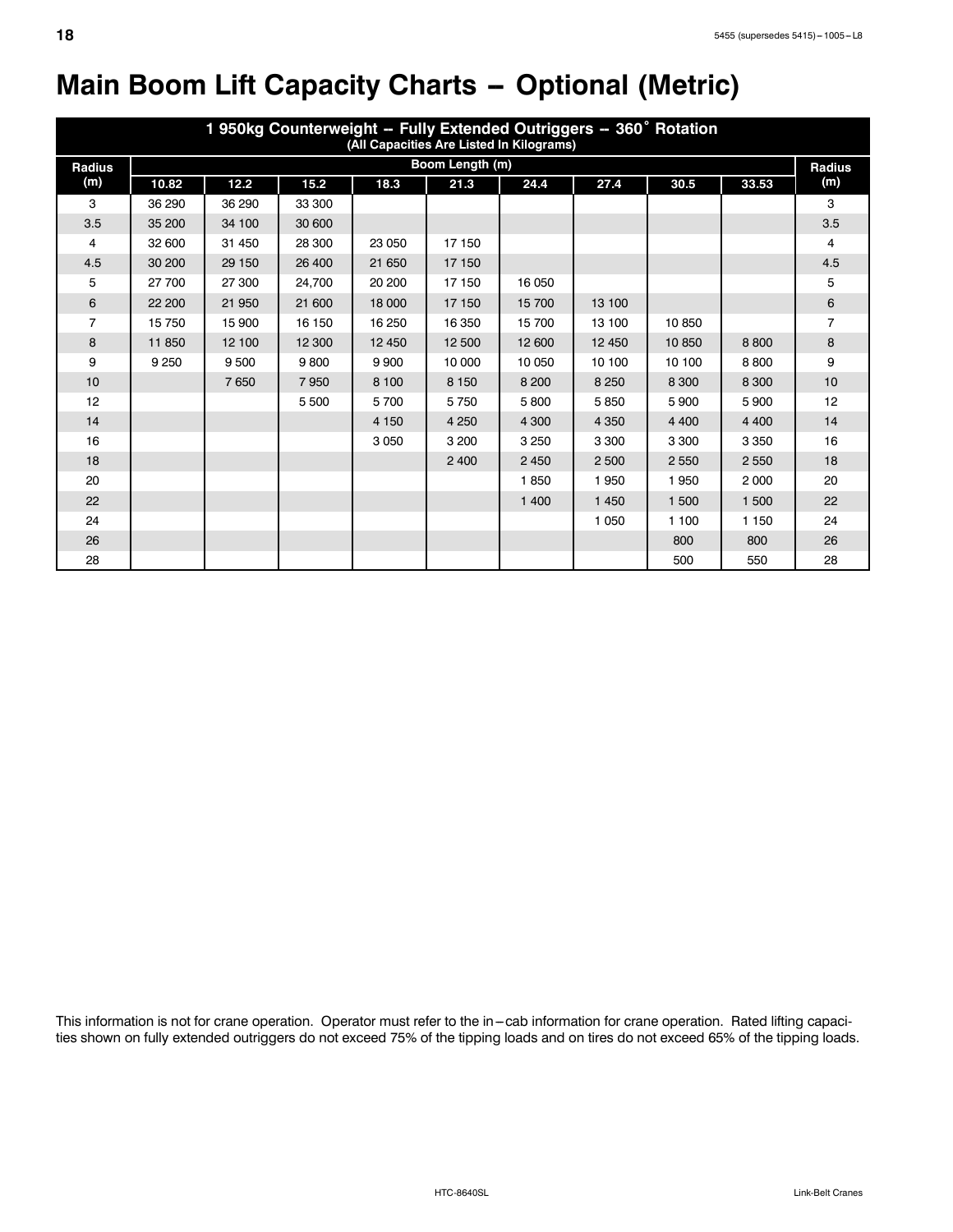|                | 1950kg Counterweight -- On Tires -- Stationary -- Boom Centered Over Rear<br>(All Capacities Are Listed In Kilograms) |         |                 |         |         |         |                |  |  |  |  |  |
|----------------|-----------------------------------------------------------------------------------------------------------------------|---------|-----------------|---------|---------|---------|----------------|--|--|--|--|--|
| Radius         |                                                                                                                       |         | Boom Length (m) |         |         |         | <b>Radius</b>  |  |  |  |  |  |
| (m)            | 10.82                                                                                                                 | 12.2    | 15.2            | 18.3    | 21.3    | 24.4    | (m)            |  |  |  |  |  |
| 3              | 18 300                                                                                                                |         |                 |         |         |         | 3              |  |  |  |  |  |
| 3.5            | 18 300                                                                                                                | 17 150  |                 |         |         |         | 3.5            |  |  |  |  |  |
| 4              | 14 700                                                                                                                | 14 850  |                 |         |         |         | 4              |  |  |  |  |  |
| 4.5            | 12 100                                                                                                                | 12 250  | 7 9 0 0         |         |         |         | 4.5            |  |  |  |  |  |
| 5              | 10 200                                                                                                                | 10 350  | 7 9 0 0         |         |         |         | 5              |  |  |  |  |  |
| 6              | 7 5 5 0                                                                                                               | 7 700   | 7 9 0 0         | 6 3 0 0 |         |         | 6              |  |  |  |  |  |
| $\overline{7}$ | 5800                                                                                                                  | 5950    | 6 150           | 6 3 0 0 |         |         | $\overline{7}$ |  |  |  |  |  |
| 8              | 4 5 5 0                                                                                                               | 4 700   | 4 9 0 0         | 5 0 5 0 | 4 200   |         | 8              |  |  |  |  |  |
| 9              | 3 600                                                                                                                 | 3750    | 3950            | 4 100   | 4 200   | 4 2 5 0 | 9              |  |  |  |  |  |
| 10             |                                                                                                                       | 3 0 0 0 | 3 2 5 0         | 3 3 5 0 | 3 4 5 0 | 3500    | 10             |  |  |  |  |  |
| 12             |                                                                                                                       |         | 2 1 5 0         | 2 3 0 0 | 2 4 0 0 | 2450    | 12             |  |  |  |  |  |
| 14             |                                                                                                                       |         |                 | 1 5 5 0 | 1 650   | 1 700   | 14             |  |  |  |  |  |
| 16             |                                                                                                                       |         |                 | 1 000   | 1 100   | 1 1 5 0 | 16             |  |  |  |  |  |
| 18             |                                                                                                                       |         |                 |         | 700     | 750     | 18             |  |  |  |  |  |

|                | 1950kg Counterweight - On Tires - Pick & Carry (1.6km/h) - Boom Centered Over Rear<br>(All Capacities Are Listed In Kilograms) |                                      |                 |         |         |         |                |  |  |  |  |
|----------------|--------------------------------------------------------------------------------------------------------------------------------|--------------------------------------|-----------------|---------|---------|---------|----------------|--|--|--|--|
| Radius         |                                                                                                                                |                                      | Boom Length (m) |         |         |         | Radius         |  |  |  |  |
| (m)            | 10.82                                                                                                                          | 12.2<br>18.3<br>15.2<br>21.3<br>24.4 |                 |         |         |         |                |  |  |  |  |
| 3              | 16 550                                                                                                                         |                                      |                 |         |         |         | 3              |  |  |  |  |
| 3.5            | 15 300                                                                                                                         | 15 400                               |                 |         |         |         | 3.5            |  |  |  |  |
| 4              | 14 200                                                                                                                         | 14 300                               |                 |         |         |         | 4              |  |  |  |  |
| 4.5            | 12 100                                                                                                                         | 12 250                               | 7 9 0 0         |         |         |         | 4.5            |  |  |  |  |
| 5              | 10 200                                                                                                                         | 10 350                               | 7900            |         |         |         | 5              |  |  |  |  |
| 6              | 7 5 5 0                                                                                                                        | 7 700                                | 7 9 0 0         | 6 300   |         |         | 6              |  |  |  |  |
| $\overline{7}$ | 5800                                                                                                                           | 5950                                 | 6 150           | 6 300   |         |         | $\overline{7}$ |  |  |  |  |
| 8              | 4 5 5 0                                                                                                                        | 4 700                                | 4 9 0 0         | 5 0 5 0 | 4 200   |         | 8              |  |  |  |  |
| 9              | 3 600                                                                                                                          | 3750                                 | 3950            | 4 100   | 4 200   | 4 2 5 0 | 9              |  |  |  |  |
| 10             |                                                                                                                                | 3 0 0 0                              | 3 2 5 0         | 3 3 5 0 | 3 4 5 0 | 3500    | 10             |  |  |  |  |
| 12             |                                                                                                                                |                                      | 2 1 5 0         | 2 3 0 0 | 2 4 0 0 | 2450    | 12             |  |  |  |  |
| 14             |                                                                                                                                |                                      |                 | 1 5 5 0 | 1 650   | 1700    | 14             |  |  |  |  |
| 16             |                                                                                                                                |                                      |                 | 1 0 0 0 | 1 100   | 1 150   | 16             |  |  |  |  |
| 18             |                                                                                                                                |                                      |                 |         | 700     | 750     | 18             |  |  |  |  |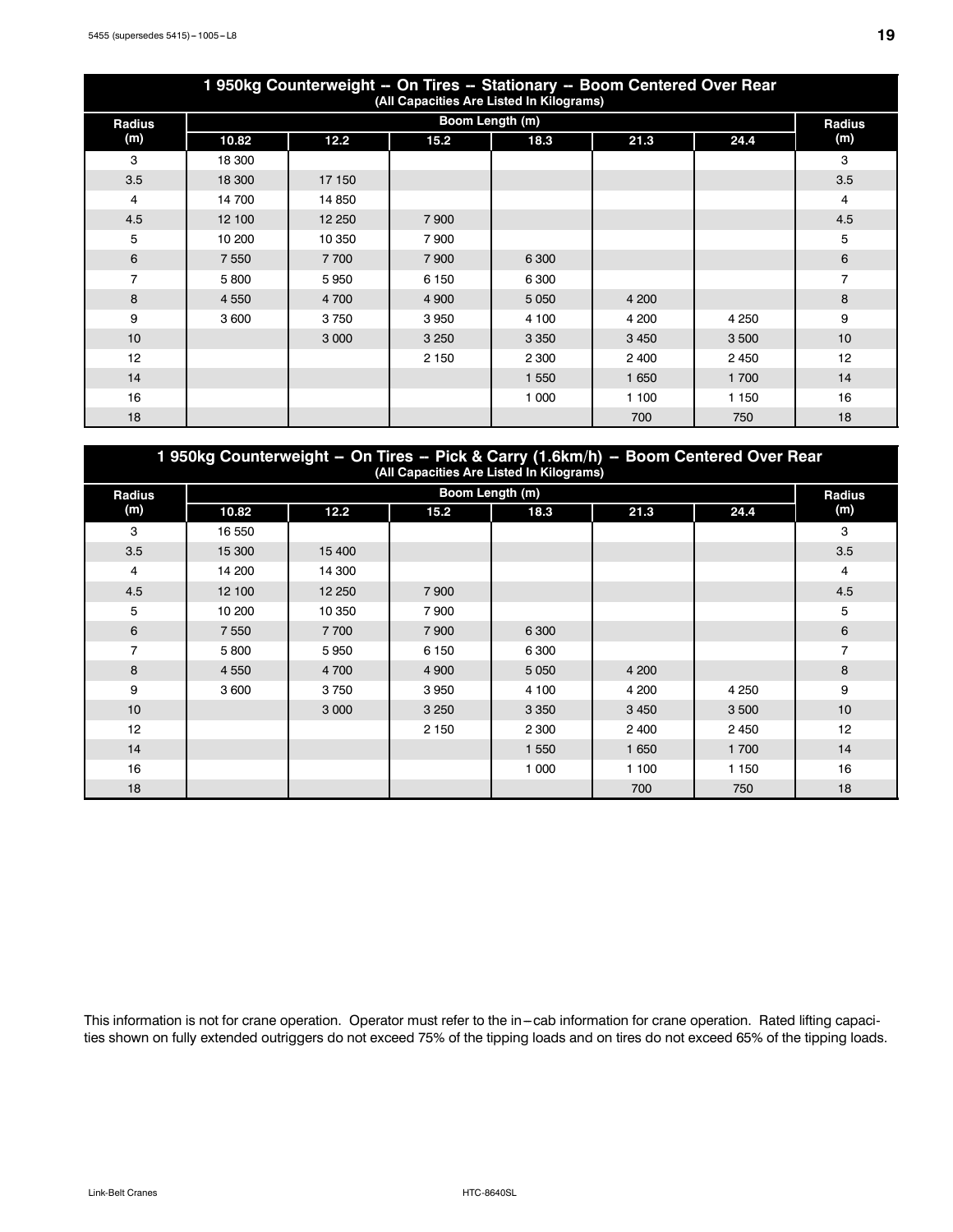| 3 583kg Counterweight -- Fully Extended Outriggers -- 360° Rotation<br>(All Capacities Are Listed In Kilograms) |        |        |         |         |                 |         |         |         |         |                |  |  |
|-----------------------------------------------------------------------------------------------------------------|--------|--------|---------|---------|-----------------|---------|---------|---------|---------|----------------|--|--|
| <b>Radius</b>                                                                                                   |        |        |         |         | Boom Length (m) |         |         |         |         | Radius         |  |  |
| (m)                                                                                                             | 10.82  | 12.2   | 15.2    | 18.3    | 21.3            | 24.4    | 27.4    | 30.5    | 33.53   | (m)            |  |  |
| 3                                                                                                               | 36 290 | 36 290 | 33 300  |         |                 |         |         |         |         | 3              |  |  |
| 3.5                                                                                                             | 35 200 | 34 100 | 30 600  |         |                 |         |         |         |         | 3.5            |  |  |
| 4                                                                                                               | 32 600 | 31 450 | 28 300  | 23 050  | 17 150          |         |         |         |         | 4              |  |  |
| 4.5                                                                                                             | 30 200 | 29 150 | 26 400  | 21 650  | 17 150          |         |         |         |         | 4.5            |  |  |
| 5                                                                                                               | 28 050 | 27 300 | 24 700  | 20 200  | 17 150          | 16 050  |         |         |         | 5              |  |  |
| 6                                                                                                               | 23 400 | 23 300 | 21 800  | 18 000  | 17 150          | 15 700  | 13 100  |         |         | 6              |  |  |
| $\overline{7}$                                                                                                  | 17800  | 17 600 | 17 300  | 17 150  | 17 150          | 15 700  | 13 100  | 10850   |         | $\overline{7}$ |  |  |
| 8                                                                                                               | 13 500 | 13700  | 13 950  | 14 050  | 14 150          | 14 200  | 12 450  | 10850   | 8800    | 8              |  |  |
| 9                                                                                                               | 10 600 | 10850  | 11 100  | 11 250  | 11 300          | 11 350  | 11 400  | 10 350  | 8800    | 9              |  |  |
| 10                                                                                                              |        | 8800   | 9 1 5 0 | 9 2 5 0 | 9 3 5 0         | 9 4 0 0 | 9 4 0 0 | 9 4 5 0 | 8800    | 10             |  |  |
| 12                                                                                                              |        |        | 6400    | 6 600   | 6650            | 6700    | 6750    | 6750    | 6800    | 12             |  |  |
| 14                                                                                                              |        |        |         | 4 9 0 0 | 5 0 0 0         | 5 0 5 0 | 5 100   | 5 100   | 5 1 5 0 | 14             |  |  |
| 16                                                                                                              |        |        |         | 3700    | 3800            | 3 9 0 0 | 3 900   | 3950    | 3950    | 16             |  |  |
| 18                                                                                                              |        |        |         |         | 2950            | 3 0 0 0 | 3 0 5 0 | 3 100   | 3 100   | 18             |  |  |
| 20                                                                                                              |        |        |         |         |                 | 2 3 5 0 | 2 400   | 2 4 5 0 | 2 4 5 0 | 20             |  |  |
| 22                                                                                                              |        |        |         |         |                 | 1800    | 1850    | 1 900   | 1950    | 22             |  |  |
| 24                                                                                                              |        |        |         |         |                 |         | 1 450   | 1 500   | 1 550   | 24             |  |  |
| 26                                                                                                              |        |        |         |         |                 |         |         | 1 1 5 0 | 1 1 5 0 | 26             |  |  |
| 28                                                                                                              |        |        |         |         |                 |         |         | 850     | 900     | 28             |  |  |
| 30                                                                                                              |        |        |         |         |                 |         |         |         | 600     | 30             |  |  |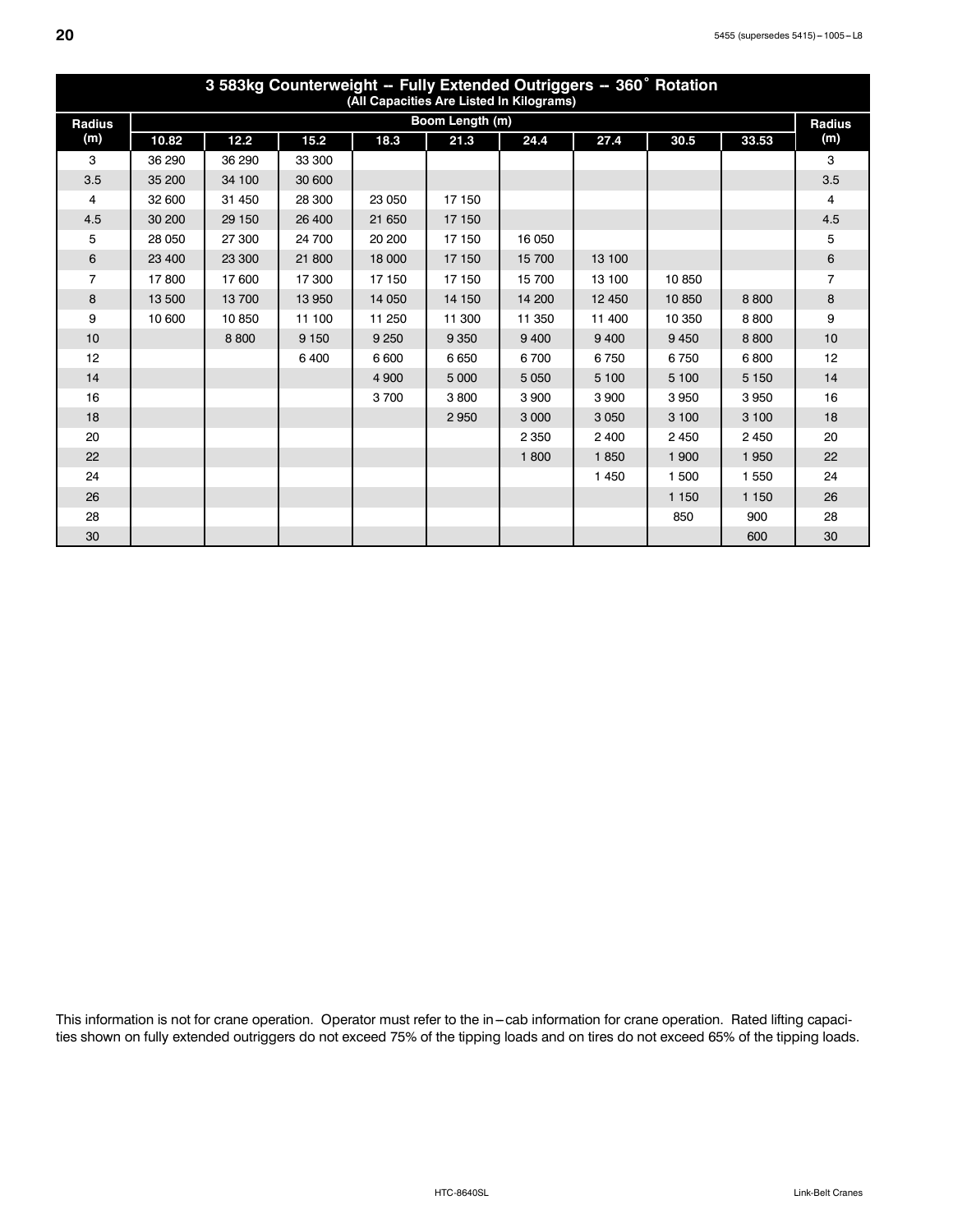|                | 3 583kg Counterweight -- On Tires -- Stationary -- Boom Centered Over Rear<br>(All Capacities Are Listed In Kilograms) |         |                 |         |         |         |                |  |  |  |  |  |
|----------------|------------------------------------------------------------------------------------------------------------------------|---------|-----------------|---------|---------|---------|----------------|--|--|--|--|--|
| <b>Radius</b>  |                                                                                                                        |         | Boom Length (m) |         |         |         | <b>Radius</b>  |  |  |  |  |  |
| (m)            | 10.82                                                                                                                  | 12.2    | 15.2            | 18.3    | 21.3    | 24.4    | (m)            |  |  |  |  |  |
| 3              | 22 400                                                                                                                 |         |                 |         |         |         | 3              |  |  |  |  |  |
| 3.5            | 20 300                                                                                                                 | 17 150  |                 |         |         |         | 3.5            |  |  |  |  |  |
| $\overline{4}$ | 16 300                                                                                                                 | 16 450  |                 |         |         |         | 4              |  |  |  |  |  |
| 4.5            | 13 500                                                                                                                 | 13 650  | 8 9 0 0         |         |         |         | 4.5            |  |  |  |  |  |
| 5              | 11 400                                                                                                                 | 11 550  | 8 9 0 0         |         |         |         | 5              |  |  |  |  |  |
| 6              | 8 5 5 0                                                                                                                | 8 6 5 0 | 8 9 0 0         | 7 100   |         |         | 6              |  |  |  |  |  |
| $\overline{7}$ | 6 600                                                                                                                  | 6750    | 6950            | 7 100   |         |         | $\overline{7}$ |  |  |  |  |  |
| 8              | 5 2 5 0                                                                                                                | 5 3 5 0 | 5 600           | 5700    | 4 800   |         | 8              |  |  |  |  |  |
| 9              | 4 200                                                                                                                  | 4 3 5 0 | 4 5 5 0         | 4 700   | 4 800   | 4 8 5 0 | 9              |  |  |  |  |  |
| 10             |                                                                                                                        | 3550    | 3750            | 3 9 0 0 | 4 0 0 0 | 4 0 5 0 | 10             |  |  |  |  |  |
| 12             |                                                                                                                        |         | 2 600           | 2750    | 2800    | 2900    | 12             |  |  |  |  |  |
| 14             |                                                                                                                        |         |                 | 1950    | 2 0 0 0 | 2 100   | 14             |  |  |  |  |  |
| 16             |                                                                                                                        |         |                 | 1 350   | 1 450   | 1500    | 16             |  |  |  |  |  |
| 18             |                                                                                                                        |         |                 |         | 1 0 0 0 | 1 0 5 0 | 18             |  |  |  |  |  |
| 20             |                                                                                                                        |         |                 |         |         | 700     | 20             |  |  |  |  |  |

|                | 3 583kg Counterweight - On Tires - Pick & Carry (1.6km/h) - Boom Centered Over Rear<br>(All Capacities Are Listed In Kilograms) |         |                 |         |         |         |                |  |  |  |  |
|----------------|---------------------------------------------------------------------------------------------------------------------------------|---------|-----------------|---------|---------|---------|----------------|--|--|--|--|
| <b>Radius</b>  |                                                                                                                                 |         | Boom Length (m) |         |         |         | <b>Radius</b>  |  |  |  |  |
| (m)            | 10.82                                                                                                                           | 12.2    | 15.2            | 18.3    | 21.3    | 24.4    | (m)            |  |  |  |  |
| 3              | 16 550                                                                                                                          |         |                 |         |         |         | 3              |  |  |  |  |
| 3.5            | 15 300                                                                                                                          | 15 400  |                 |         |         |         | 3.5            |  |  |  |  |
| 4              | 14 200                                                                                                                          | 14 250  |                 |         |         |         | 4              |  |  |  |  |
| 4.5            | 13 200                                                                                                                          | 13 300  | 8 9 0 0         |         |         |         | 4.5            |  |  |  |  |
| 5              | 11 400                                                                                                                          | 11 550  | 8 9 0 0         |         |         |         | 5              |  |  |  |  |
| 6              | 8 5 5 0                                                                                                                         | 8 6 5 0 | 8 9 0 0         | 7 100   |         |         | 6              |  |  |  |  |
| $\overline{7}$ | 6 600                                                                                                                           | 6750    | 6950            | 7 100   |         |         | $\overline{7}$ |  |  |  |  |
| 8              | 5 2 5 0                                                                                                                         | 5 3 5 0 | 5 600           | 5700    | 4 800   |         | 8              |  |  |  |  |
| 9              | 4 200                                                                                                                           | 4 3 5 0 | 4 5 5 0         | 4 700   | 4 800   | 4 8 5 0 | 9              |  |  |  |  |
| 10             |                                                                                                                                 | 3 5 5 0 | 3750            | 3 9 0 0 | 4 0 0 0 | 4 0 5 0 | 10             |  |  |  |  |
| 12             |                                                                                                                                 |         | 2 600           | 2750    | 2800    | 2900    | 12             |  |  |  |  |
| 14             |                                                                                                                                 |         |                 | 1950    | 2 0 0 0 | 2 100   | 14             |  |  |  |  |
| 16             |                                                                                                                                 |         |                 | 1 350   | 1 450   | 1500    | 16             |  |  |  |  |
| 18             |                                                                                                                                 |         |                 |         | 1 0 0 0 | 1 0 5 0 | 18             |  |  |  |  |
| 20             |                                                                                                                                 |         |                 |         |         | 700     | 20             |  |  |  |  |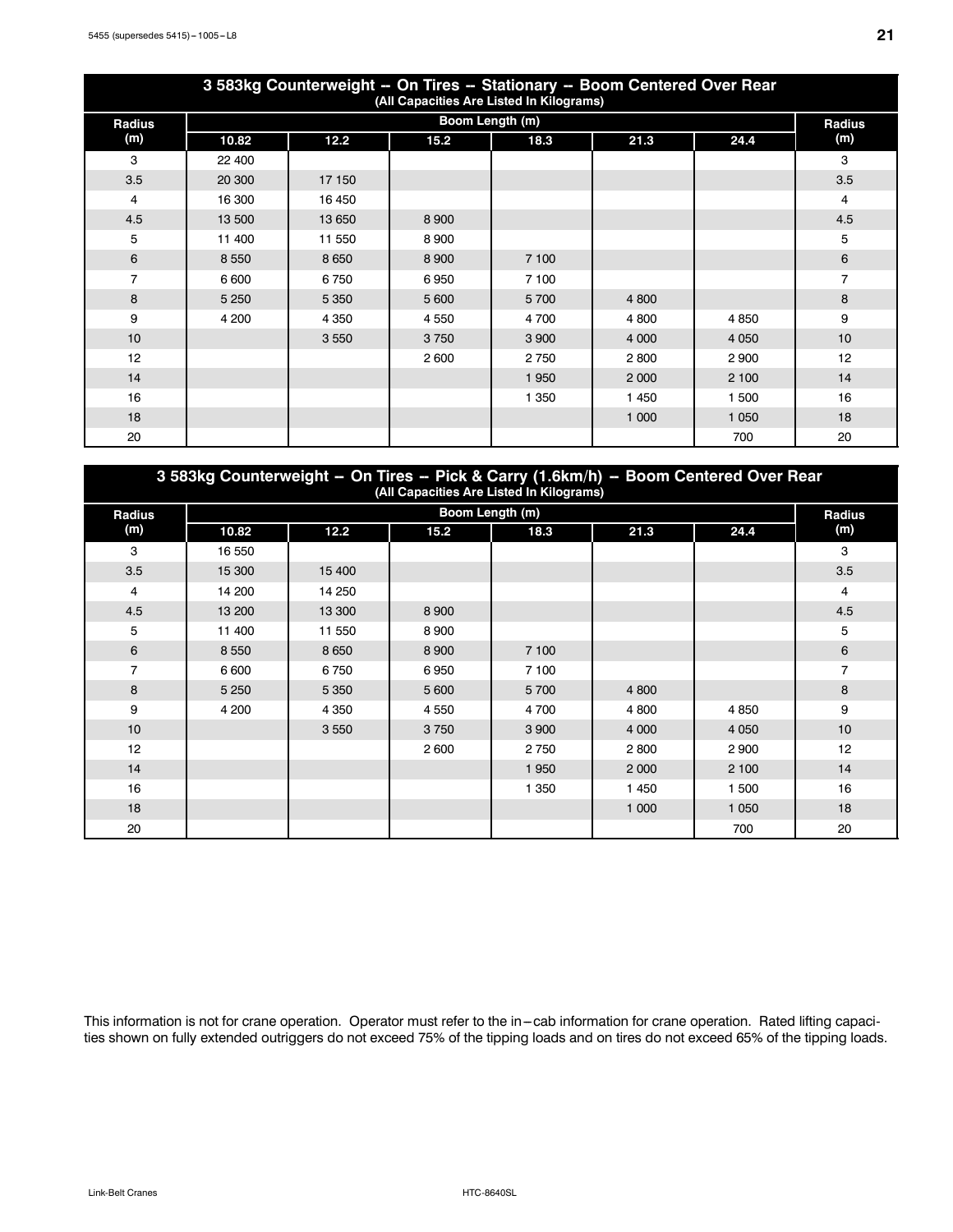# **Fly Attachment Lift Capacity Charts - Optional (Metric)**

|        | 1 950kg Counterweight - Fully Extended Outriggers - 360° Rotation<br>(All Capacities Are Listed In Kilograms) |         |        |                                           |         |        |                                           |       |  |  |  |  |  |
|--------|---------------------------------------------------------------------------------------------------------------|---------|--------|-------------------------------------------|---------|--------|-------------------------------------------|-------|--|--|--|--|--|
|        | 33.53m Main Boom Length<br>2° Fly Offset                                                                      |         |        | 33.53m Main Boom Length<br>20° Fly Offset |         |        | 33.53m Main Boom Length<br>40° Fly Offset |       |  |  |  |  |  |
| Radius | Fly Length (m)                                                                                                |         | Radius | Fly Length (m)                            |         | Radius | Fly Length (m)                            |       |  |  |  |  |  |
| (m)    | 8.69                                                                                                          | 15.54   | (m)    | 8.69                                      | 15.54   | (m)    | 8.69                                      | 15.54 |  |  |  |  |  |
| 12     | 4 3 0 0                                                                                                       |         | 12     |                                           |         | 12     |                                           |       |  |  |  |  |  |
| 14     | 4 300                                                                                                         | 2800    | 14     | 4 300                                     |         | 14     |                                           |       |  |  |  |  |  |
| 16     | 3650                                                                                                          | 2800    | 16     | 4 0 0 0                                   |         | 16     | 3 4 0 0                                   |       |  |  |  |  |  |
| 18     | 2850                                                                                                          | 2.800   | 18     | 3 1 5 0                                   | 2 2 5 0 | 18     | 3 3 0 0                                   |       |  |  |  |  |  |
| 20     | 2 2 5 0                                                                                                       | 2 4 5 0 | 20     | 2 500                                     | 2 100   | 20     | 2 700                                     |       |  |  |  |  |  |
| 22     | 1 750                                                                                                         | 1 9 5 0 | 22     | 2 0 0 0                                   | 2 0 0 0 | 22     | 2 1 5 0                                   | 1 600 |  |  |  |  |  |
| 24     | 1 350                                                                                                         | 600     | 24     | 1 550                                     | 1 900   | 24     | 1 700                                     | 1 550 |  |  |  |  |  |
| 26     | 1 050                                                                                                         | 1 2 5 0 | 26     | 1 200                                     | 1 550   | 26     | 1 3 5 0                                   | 1 500 |  |  |  |  |  |
| 28     | 800                                                                                                           | 950     | 28     | 900                                       | 1 250   | 28     | 1 000                                     | 1 450 |  |  |  |  |  |
| 30     | 550                                                                                                           | 750     | 30     | 650                                       | 950     | 30     | 750                                       | 1 200 |  |  |  |  |  |
| 32     |                                                                                                               |         | 32     |                                           | 750     | 32     | 500                                       | 900   |  |  |  |  |  |
| 34     |                                                                                                               |         | 34     |                                           | 550     | 34     |                                           | 700   |  |  |  |  |  |
| 36     |                                                                                                               |         | 36     |                                           |         | 36     |                                           | 500   |  |  |  |  |  |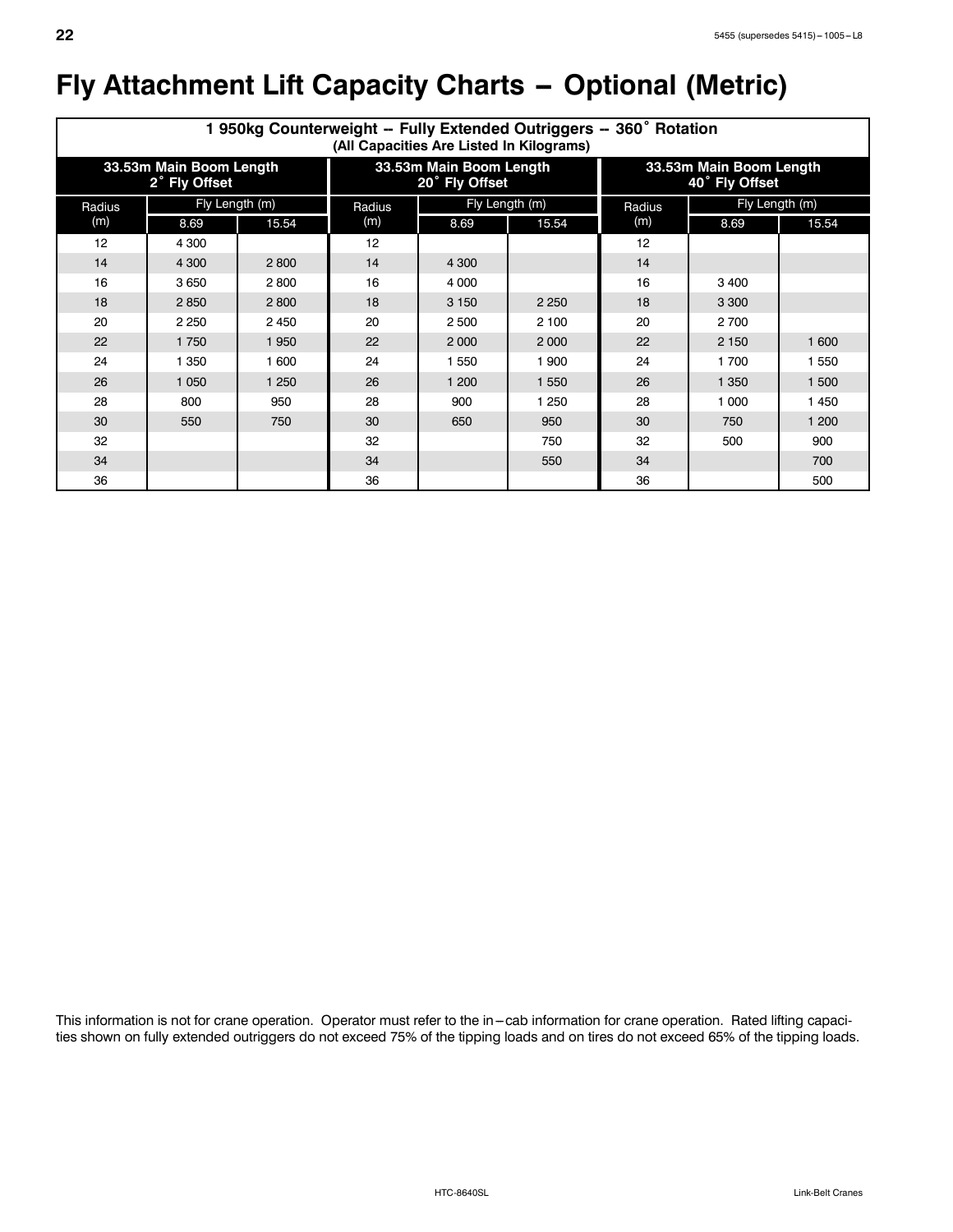| 3 583kg Counterweight -- Fully Extended Outriggers -- 360° Rotation<br>(All Capacities Are Listed In Kilograms) |                |         |                                           |                |         |                                           |                |         |
|-----------------------------------------------------------------------------------------------------------------|----------------|---------|-------------------------------------------|----------------|---------|-------------------------------------------|----------------|---------|
| 33.53m Main Boom Length<br>2° Fly Offset                                                                        |                |         | 33.53m Main Boom Length<br>20° Fly Offset |                |         | 33.53m Main Boom Length<br>40° Fly Offset |                |         |
| Radius<br>(m)                                                                                                   | Fly Length (m) |         | Radius                                    | Fly Length (m) |         | Radius                                    | Fly Length (m) |         |
|                                                                                                                 | 8.69           | 15.54   | (m)                                       | 8.69           | 15.54   | (m)                                       | 8.69           | 15.54   |
| 12                                                                                                              | 4 300          |         | 12                                        |                |         | 12                                        |                |         |
| 14                                                                                                              | 4 3 0 0        | 2800    | 14                                        | 4 3 0 0        |         | 14                                        |                |         |
| 16                                                                                                              | 4 250          | 2800    | 16                                        | 4 0 5 0        |         | 16                                        | 3 4 0 0        |         |
| 18                                                                                                              | 3 4 0 0        | 2800    | 18                                        | 3 6 5 0        | 2 2 5 0 | 18                                        | 3 3 0 0        |         |
| 20                                                                                                              | 2 700          | 2750    | 20                                        | 2950           | 2 100   | 20                                        | 3 1 5 0        |         |
| 22                                                                                                              | 2 2 0 0        | 2 4 0 0 | 22                                        | 2 4 0 0        | 2 0 0 0 | 22                                        | 2 600          | 1 600   |
| 24                                                                                                              | 1750           | 1950    | 24                                        | 1950           | 1 900   | 24                                        | 2 100          | 1 550   |
| 26                                                                                                              | 1 400          | 1 600   | 26                                        | 1 550          | 1800    | 26                                        | 1 700          | 1 500   |
| 28                                                                                                              | 1 100          | 1 300   | 28                                        | 1 250          | 1 550   | 28                                        | 1 3 5 0        | 1 4 5 0 |
| 30                                                                                                              | 850            | 1 0 5 0 | 30                                        | 950            | 1 2 5 0 | 30                                        | 1 0 5 0        | 1 4 5 0 |
| 32                                                                                                              | 650            | 800     | 32                                        | 750            | 1 000   | 32                                        | 800            | 1 200   |
| 34                                                                                                              |                | 600     | 34                                        | 500            | 800     | 34                                        | 550            | 950     |
| 36                                                                                                              |                |         | 36                                        |                | 600     | 36                                        |                | 700     |
| 38                                                                                                              |                |         | 38                                        |                |         | 38                                        |                | 500     |